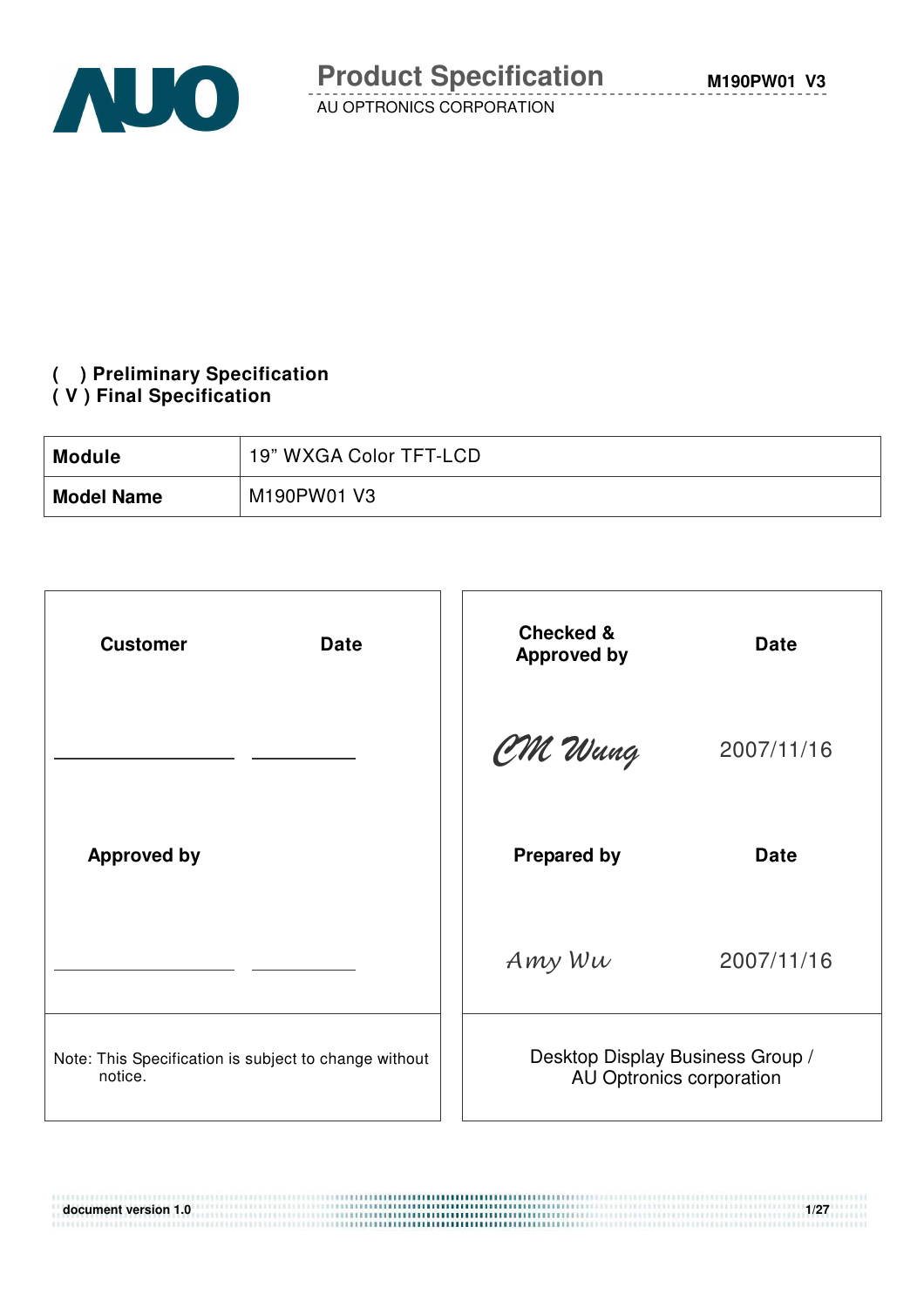

## **Contents**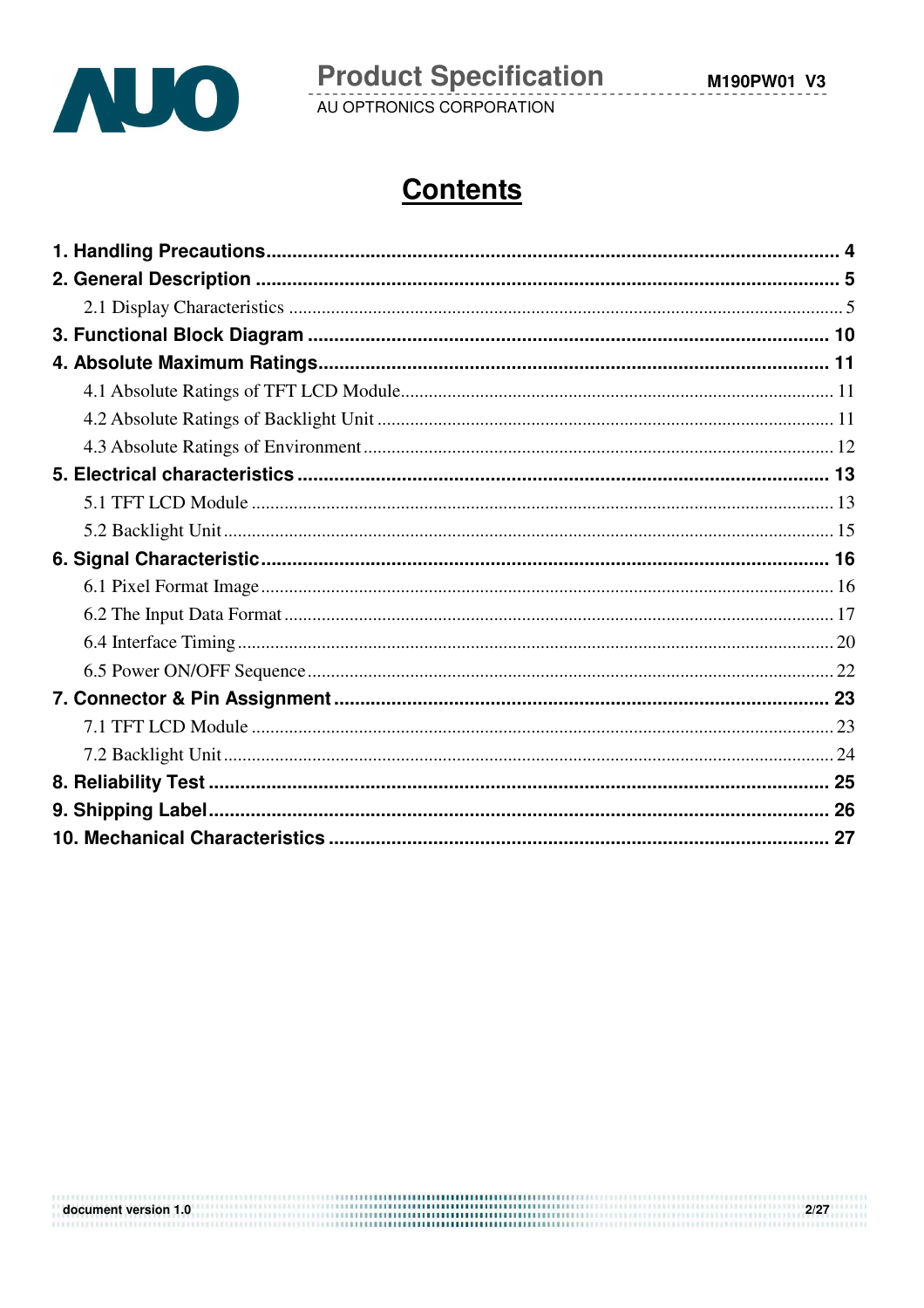

#### **Record of Revision**

| <b>Version and Date</b> | Page | Old description                                                                                                     | <b>New Description</b>                                                                                                              | Remark |
|-------------------------|------|---------------------------------------------------------------------------------------------------------------------|-------------------------------------------------------------------------------------------------------------------------------------|--------|
| 0.12007/04/18           | All  | First<br>Edition<br>for<br>Customers                                                                                | All All                                                                                                                             |        |
| 2007/08/13<br>0.2       | 6    | Optical Characteristics,<br>X<br>v<br>0.658 0.331<br>$\mathbf R$<br>0.193 0.668<br>G<br>0.143 0.078<br><sub>B</sub> | Optical Characteristics,<br>X<br>0.659<br>0.331<br>$\overline{\mathbf{R}}$<br>0.207<br>0.681<br>G<br>0.148<br>0.061<br>$\mathbf{B}$ |        |
| 2007/11/16<br>1.0       | All  | Preliminary Spec.                                                                                                   | <b>Finial Spec</b>                                                                                                                  |        |
|                         |      |                                                                                                                     |                                                                                                                                     |        |
|                         |      |                                                                                                                     |                                                                                                                                     |        |
|                         |      |                                                                                                                     |                                                                                                                                     |        |
|                         |      |                                                                                                                     |                                                                                                                                     |        |
|                         |      |                                                                                                                     |                                                                                                                                     |        |
|                         |      |                                                                                                                     |                                                                                                                                     |        |
|                         |      |                                                                                                                     |                                                                                                                                     |        |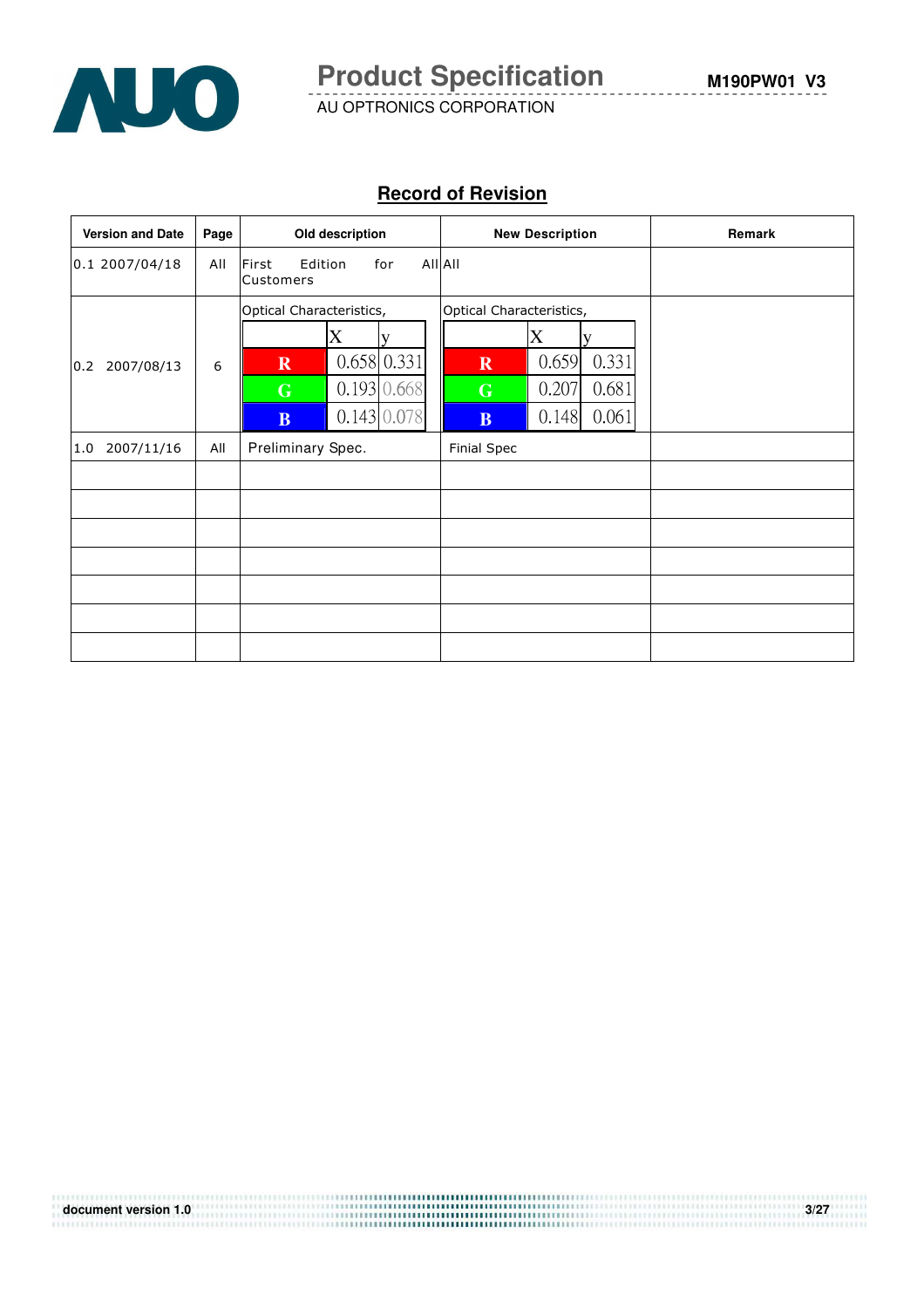



## **1. Handling Precautions**

- 1) Since front polarizer is easily damaged, pay attention not to scratch it.
- 2) Be sure to turn off power supply when inserting or disconnecting from input connector.
- 3) Wipe off water drop immediately. Long contact with water may cause discoloration or spots.
- 4) When the panel surface is soiled, wipe it with absorbent cotton or other soft cloth.
- 5) Since the panel is made of glass, it may break or crack if dropped or bumped on hard surface.
- 6) Since CMOS LSI is used in this module, take care of static electricity and insure human earth when handling.
- 7) Do not open or modify the Module Assembly.
- 8) Do not press the reflector sheet at the back of the module to any directions.
- 9) In case if a Module has to be put back into the packing container slot after once it was taken out from the container, do not press the center of the CCFL reflector edge. Instead, press at the far ends of the CCFL Reflector edge softly. Otherwise the TFT Module may be damaged.
- 10) At the insertion or removal of the Signal Interface Connector, be sure not to rotate nor tilt the Interface Connector of the TFT Module.
- 11) After installation of the TFT Module into an enclosure, do not twist nor bend the TFT Module even momentary. At designing the enclosure, it should be taken into consideration that no bending/twisting forces are applied to the TFT Module from outside. Otherwise the TFT Module may be damaged.
- 12) Cold cathode fluorescent lamp in LCD contains a small amount of mercury. Please follow local ordinances or regulations for disposal.
- 13) Small amount of materials having no flammability grade is used in the LCD module. The LCD module should be supplied by power complied with requirements of Limited Power Source (IEC60950 or UL1950), or be applied exemption.
- 14) The LCD module is designed so that the CCFL in it is supplied by Limited Current Circuit (IEC60950 or UL1950). Do not connect the CCFL in Hazardous Voltage Circuit.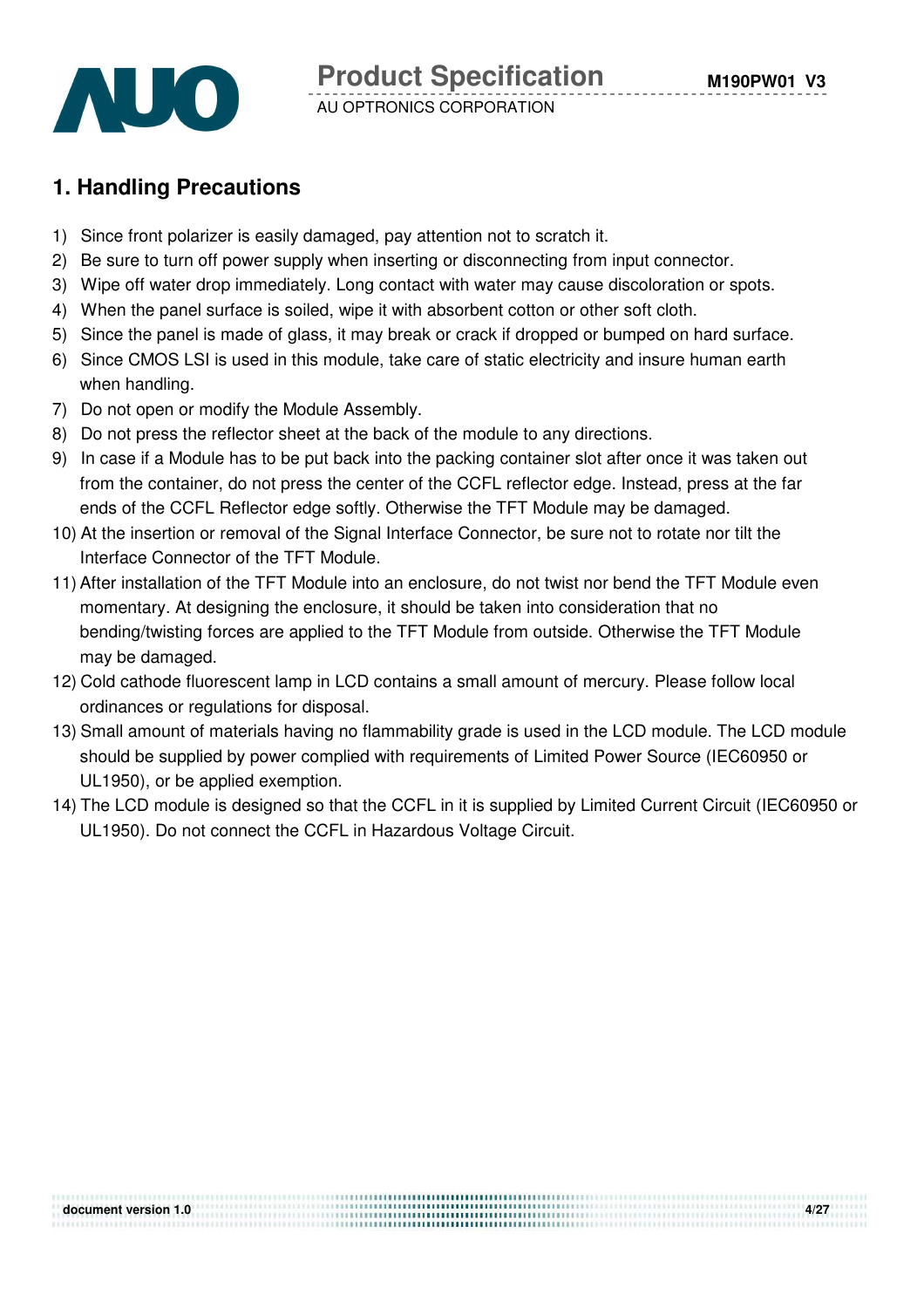

.

AU OPTRONICS CORPORATION

## **2. General Description**

This specification applies to the 19 inch-wide Color TFT-LCD Module M190PW01 V3.

The display supports the WXGA+ (1440(H) x 900(V)) screen format and 16.7M colors. All input signals are 2 Channel LVDS interface compatible.

This module does not contain an inverter card for backlight.

## **2.1 Display Characteristics**

The following items are characteristics summary on the table under 25  $\degree$ C condition:

| <b>Items</b>                                       | <b>Unit</b>            | <b>Specifications</b>               |
|----------------------------------------------------|------------------------|-------------------------------------|
| <b>Active Area</b>                                 | [mm]                   | 408.24 (H) x 255.15(V)              |
| Pixels H x V                                       |                        | 1440x3(RGB) x 900                   |
| <b>Pixel Pitch</b>                                 | [mm]                   | 0.2835x 0.2835                      |
| Pixel Arrangement                                  |                        | R.G.B. Vertical Stripe              |
| Display Mode                                       |                        | TN Mode, Normally White             |
| <b>White Luminance</b>                             | $\lceil cd/m^2 \rceil$ | 300 cd/m2 @ 6.5mA<br>(Typ)          |
| <b>Contrast Ratio</b>                              |                        | 1000:1                              |
| Optical ResponseTime                               | [msec]                 | 5 (Typ, on/off)                     |
| Nominal Input Voltage VDD                          | [Volt]                 | $+5.0$ (Typ)                        |
| <b>Power Consumption</b><br>(VDD line + CCFL line) | [Watt]                 | 24.04(Typ)                          |
| Weight                                             | [Grams]                | 2120 (Typ)                          |
| Physical Size (H x V x D)                          | [mm]                   | 428.0(W) x 278.0(H) x 18.5(D) (Typ) |
| <b>Electrical Interface</b>                        |                        | Dual Channel LVDS                   |
| <b>Surface Treatment</b>                           |                        | Anti-glare type, Hardness 3H        |
| <b>Support Colors</b>                              |                        | 16.7M colors (RGB 6-bits+HiFRC)     |
| RoHS Compliance                                    |                        | RoHS Compliance                     |

.....................................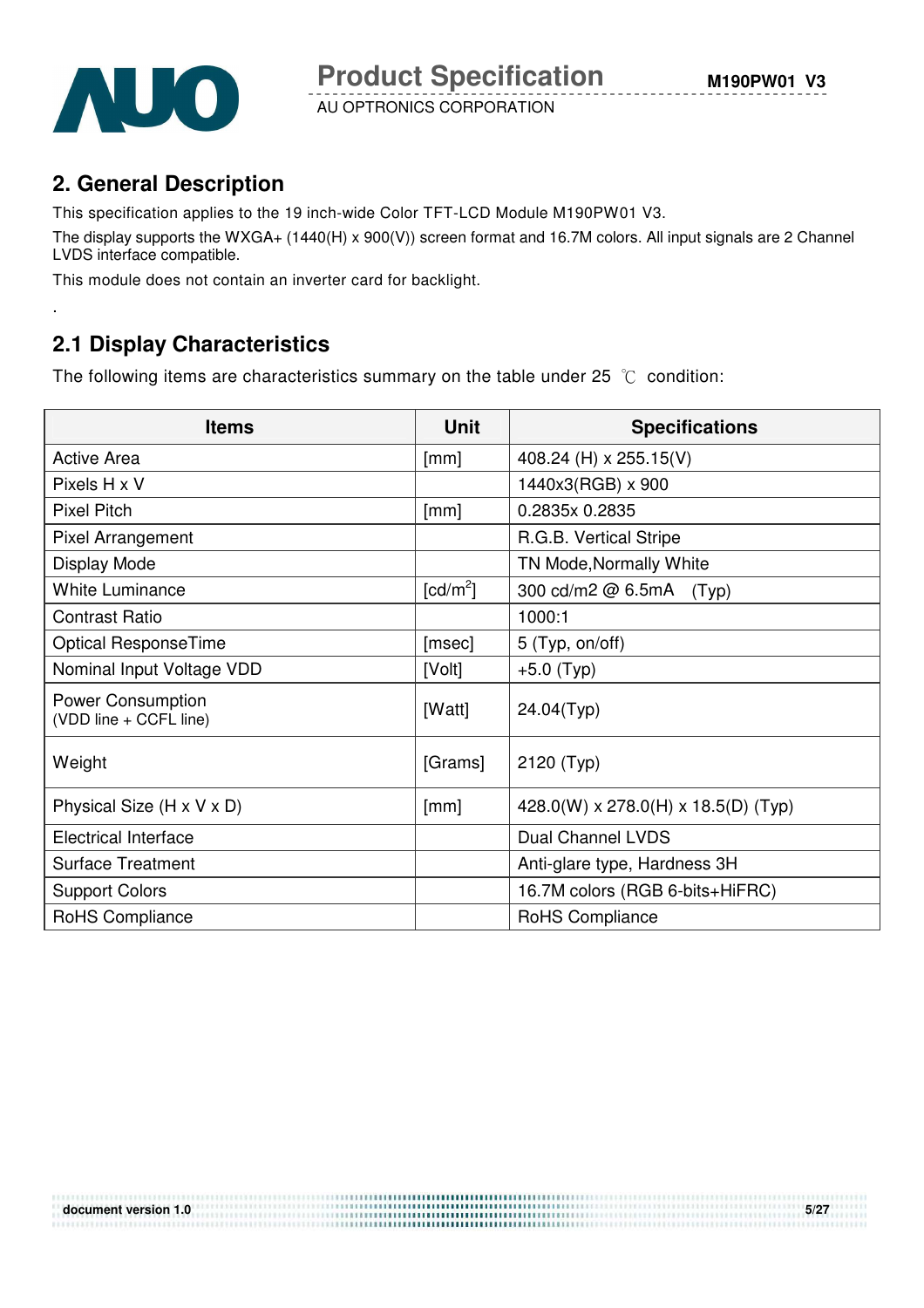



## **2.2 Optical Characteristics**

The optical characteristics are measured under stable conditions at  $25^{\circ}$  (Room Temperature):

| Item                                          | <b>Unit</b>            | <b>Conditions</b>                            | Min.     | Typ.     | Max.                     | <b>Note</b>    |  |
|-----------------------------------------------|------------------------|----------------------------------------------|----------|----------|--------------------------|----------------|--|
|                                               |                        | Horizontal<br>(Right)<br>$CR = 10$<br>(Left) | 70<br>70 | 85<br>85 |                          |                |  |
| <b>Viewing Angle</b>                          | [degree]               | Vertical<br>(Up)<br>$CR = 10$<br>(Down)      | 70<br>70 | 80<br>80 |                          | 1              |  |
| <b>Luminance Uniformity</b>                   | [%]                    | 9 Points                                     | 75       | 80       | $\overline{\phantom{a}}$ | 2, 3           |  |
|                                               |                        | Rising                                       |          | 3.6      | 5.7                      |                |  |
| <b>Optical Response Time</b>                  | [msec]                 | Falling                                      | Ξ.       | 1.4      | 2.3                      | 4, 6           |  |
|                                               |                        | $Rising + Falling$                           |          | 5        | 8                        |                |  |
|                                               |                        | Red x                                        | 0.629    | 0.659    | 0.689                    |                |  |
|                                               |                        | Red y                                        | 0.301    | 0.331    | 0.361                    |                |  |
|                                               |                        | Green x                                      | 0.177    | 0.207    | 0.237                    |                |  |
| Color / Chromaticity<br>Coordinates           |                        | Green y                                      | 0.651    | 0.681    | 0.711                    | $\overline{4}$ |  |
| (CIE 1931)                                    |                        | Blue x<br>0.118<br>0.148                     |          | 0.178    |                          |                |  |
|                                               |                        | Blue y                                       | 0.031    | 0.061    | 0.091                    |                |  |
|                                               |                        | White x                                      | 0.283    | 0.313    | 0.343                    |                |  |
|                                               |                        | White y                                      | 0.299    | 0.329    | 0.359                    |                |  |
| <b>White Luminance</b><br>$(At CCFL = 6.5mA)$ | $\lceil cd/m^2 \rceil$ |                                              | 240      | 300      | $\overline{\phantom{a}}$ | $\overline{4}$ |  |
| <b>Contrast Ratio</b>                         |                        |                                              | 600      | 1000     | $\overline{\phantom{a}}$ | $\overline{4}$ |  |
| Cross Talk (At 75Hz)                          | $[\%]$                 |                                              |          |          | 1.5                      | 5              |  |
| Flicker                                       | [dB]                   |                                              |          |          | $-20$                    | $\overline{7}$ |  |

Optical Equipment: BM-5A, BM-7, PR880, or equivalent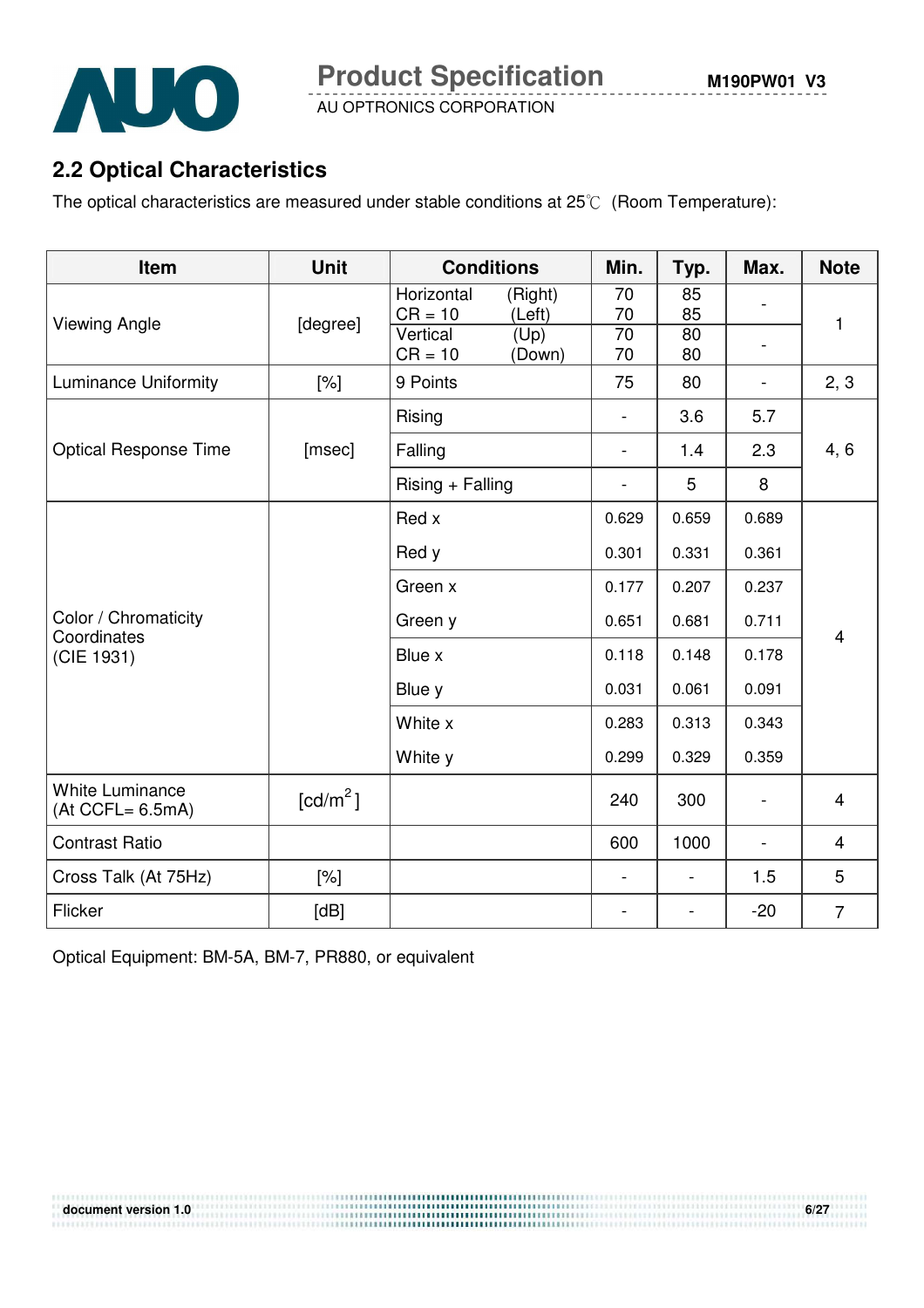

Note 1: Definition of viewing angle

Viewing angle is the measurement of contrast ratio  $\geq$  10, at the screen center, over a 180° horizontal and 180° vertical range (off-normal viewing angles). The 180° viewing angle range is broken down as follows; 90° ( $\theta$ ) horizontal left and right and 90° ( $\Phi$ ) vertical, high (up) and low (down). The

measurement direction is typically perpendicular to the display surface with the screen rotated about its center to develop the desired measurement viewing angle.



Note 2: 9 points position



Note 3: The luminance uniformity of 9 points is defined by dividing the maximum luminance values by the minimum test point luminance

$$
\delta_{W9} = \frac{\text{Minimum Luminance of 9 points}}{\text{Maximum Luminance of 9 points}}
$$

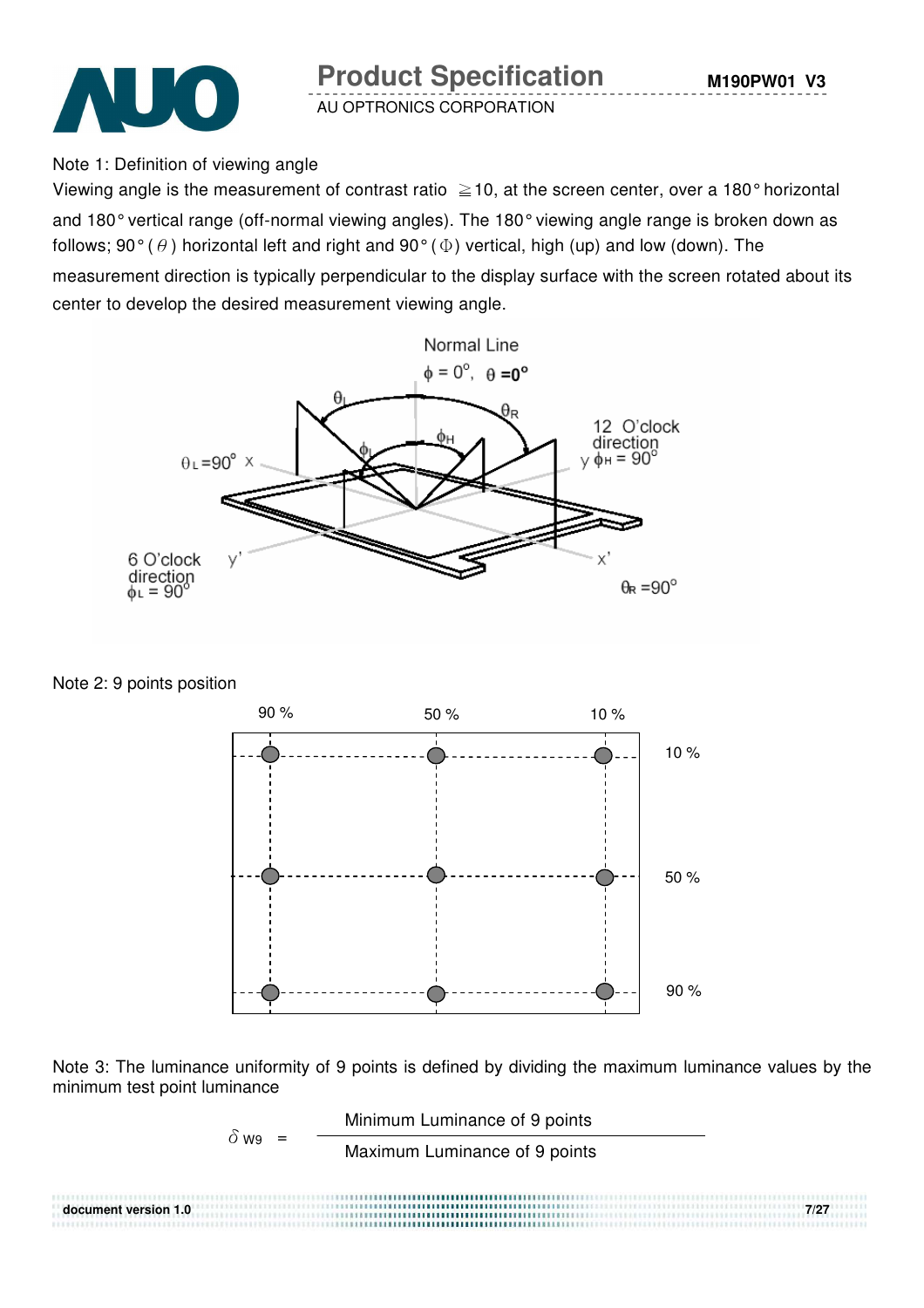

#### Note 4: Measurement method

The LCD module should be stabilized at given temperature for 30 minutes to avoid abrupt temperature change during measuring. In order to stabilize the luminance, the measurement should be executed after lighting Backlight for 30 minutes in a stable, windless and dark room.



Note 5: Definition of Cross Talk (CT)  $CT = | YB - YA | / YA \times 100 (%)$ 

#### **Where**

YA = Luminance of measured location without gray level 0 pattern (cd/m2)

 $YB =$  Luminance of measured location with gray level 0 pattern (cd/m2)

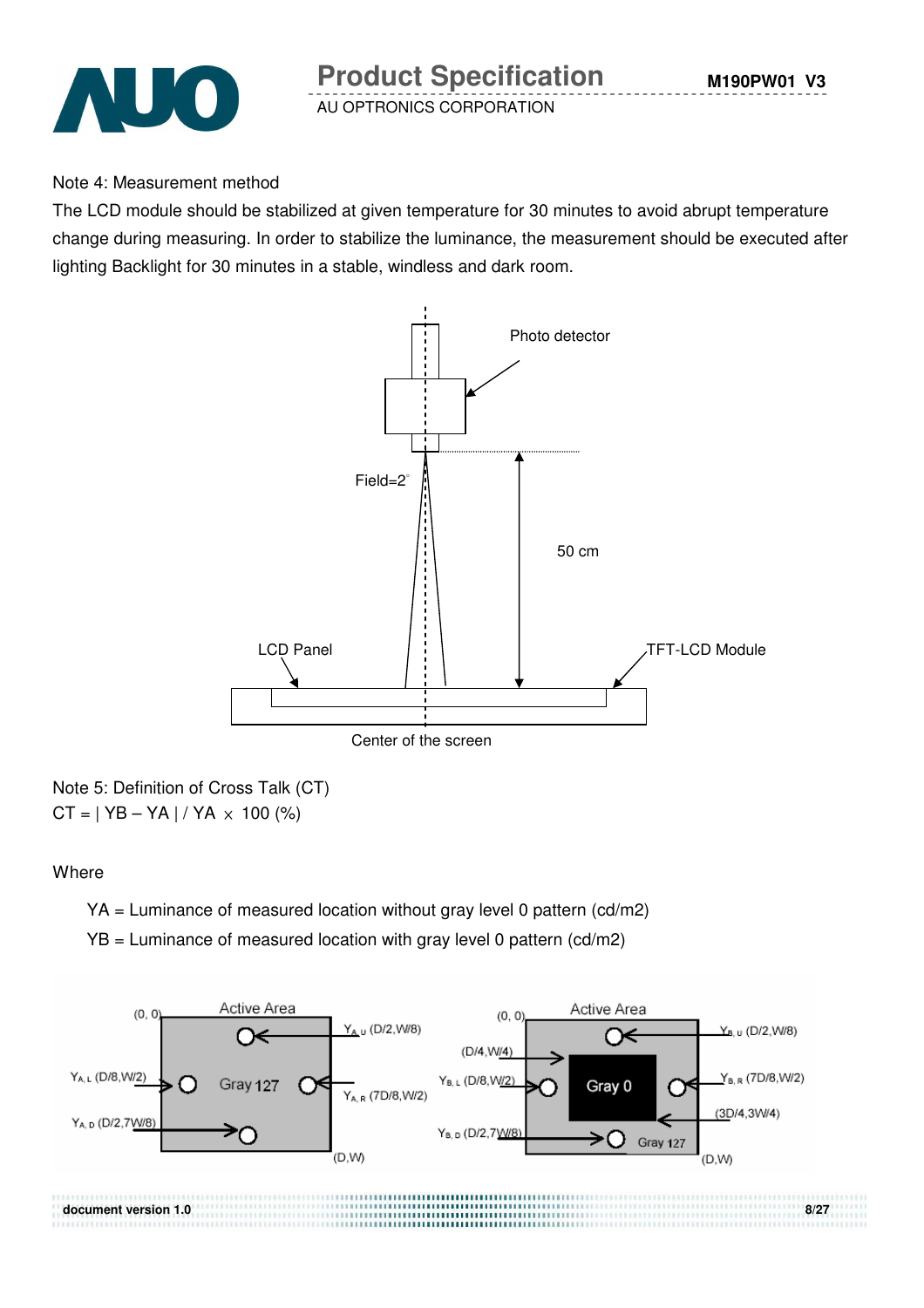

Note 6: Definition of response time:

The output signals of photo detector are measured when the input signals are changed from "Full Black" to "Full White" (rising time), and from "Full White" to "Full Black "(falling time), respectively. The response time is interval between the 10% and 90% of amplitudes. Please refer to the figure as below.



Note 7: Subchecker Pattern



#### Method: Record dBV & DC value with (WESTAR)TRD-100



Flicker (dB) = 
$$
20 \log \frac{AC \text{ Level(at 30 Hz})}{DC \text{ Level}}
$$

| document version 1.0 | 9/27 |
|----------------------|------|
|                      |      |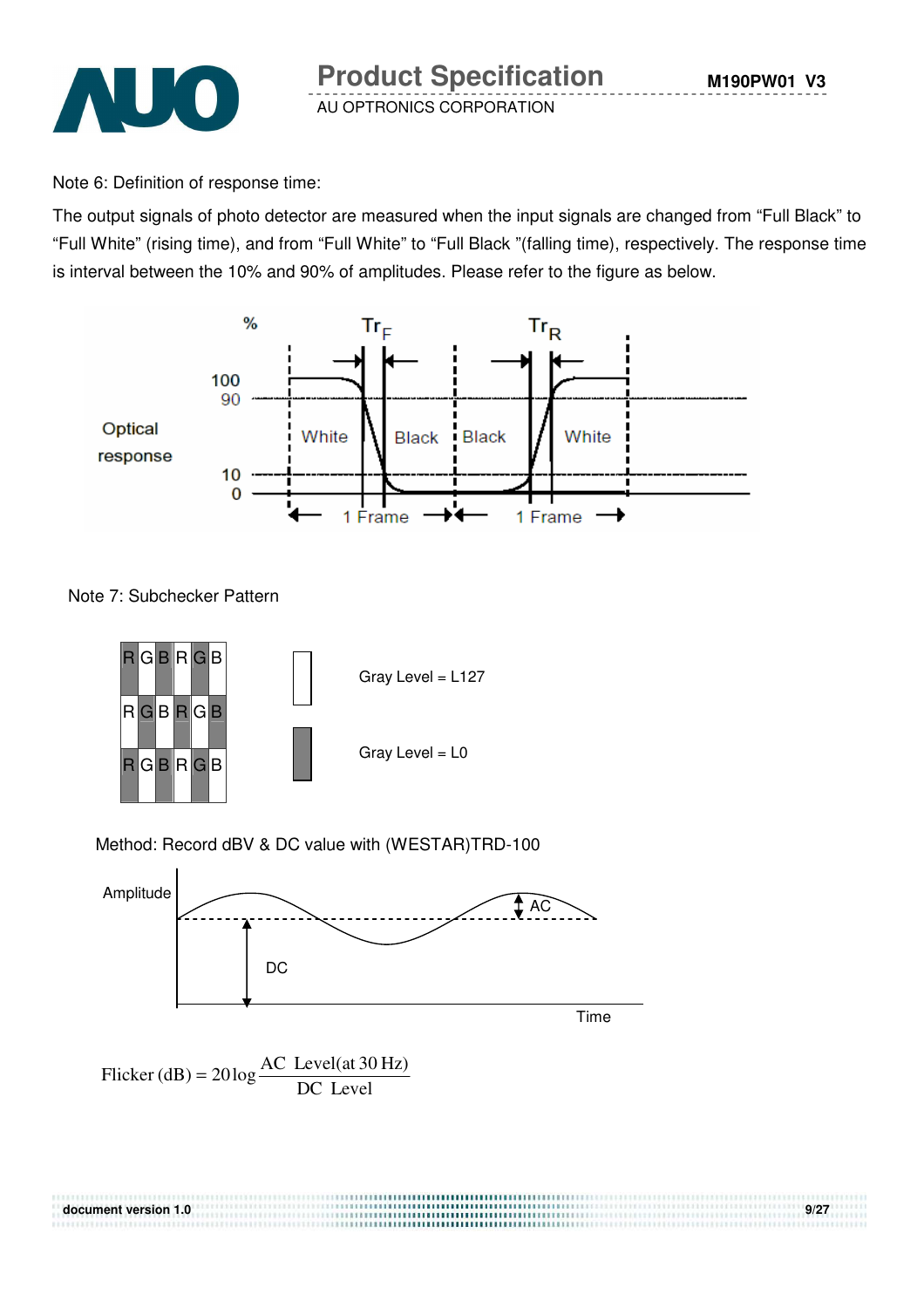

#### **3. Functional Block Diagram**

The following diagram shows the functional block of the 19.0 inches wide Color TFT-LCD Module:



**JAE FI-XB30SSL-HF15 Mating Type: FI-X30HL-T**

**YEON HO 35001HS-02L Mating Type: 35001WR-02LP**

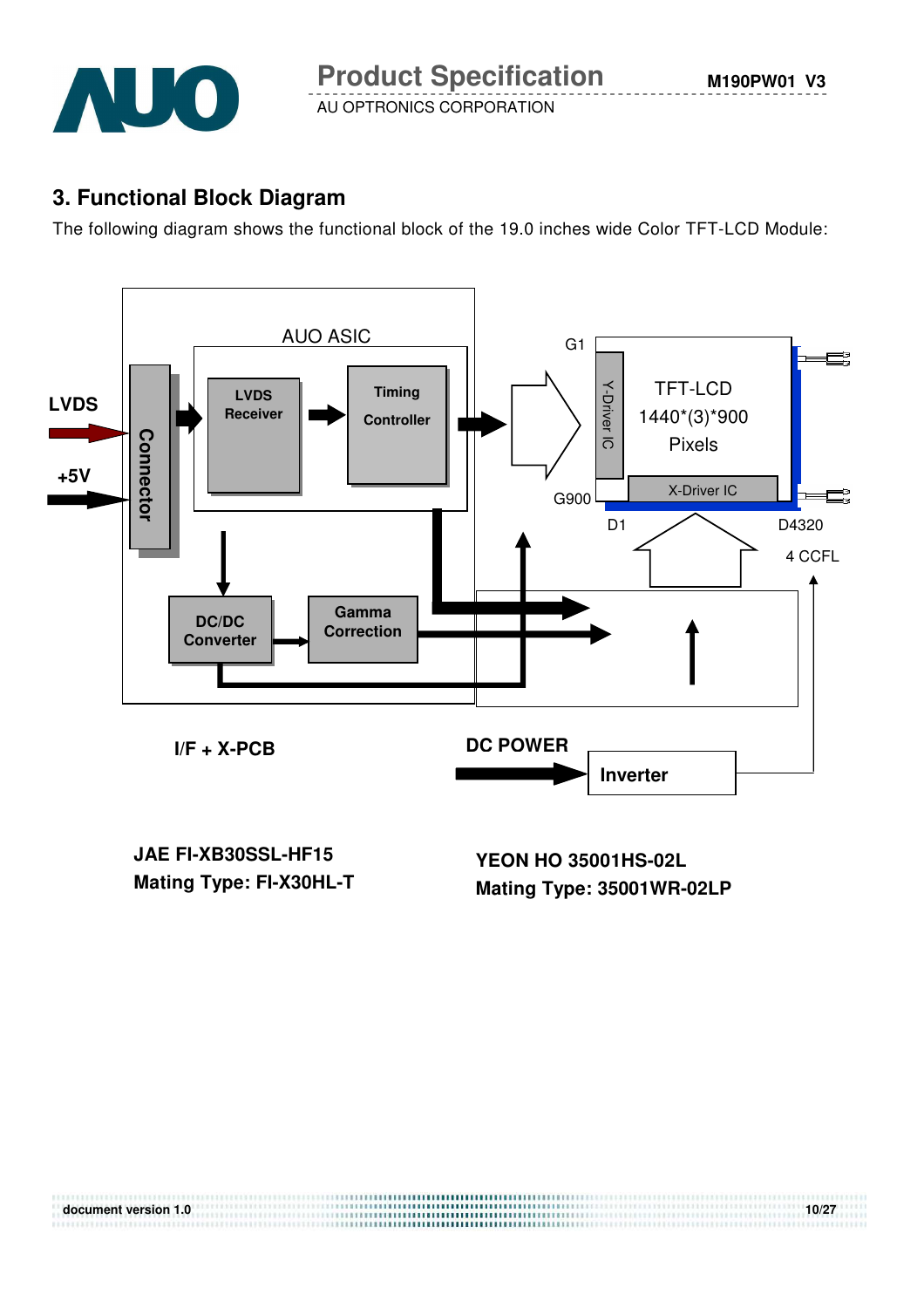

#### **4. Absolute Maximum Ratings**

Absolute maximum ratings of the module is as following:

#### **4.1 Absolute Ratings of TFT LCD Module**

| Item                       | Symbol | Min. | Max.   | Unit   | <b>Conditions</b> |
|----------------------------|--------|------|--------|--------|-------------------|
| Logic/LCD Drive<br>Voltage | VDD    | -0.3 | $+5.5$ | [Volt] | Note 1, 2         |

#### **4.2 Absolute Ratings of Backlight Unit**

| Item                | <b>Symbol</b> | Min.                     | Max. | Unit     | <b>Conditions</b> |
|---------------------|---------------|--------------------------|------|----------|-------------------|
| <b>CCFL Current</b> | <b>ICFL</b>   | $\overline{\phantom{0}}$ |      | [mA] rms | Note 1, 2         |

| document version 1.0 | 11/27 |
|----------------------|-------|
|                      |       |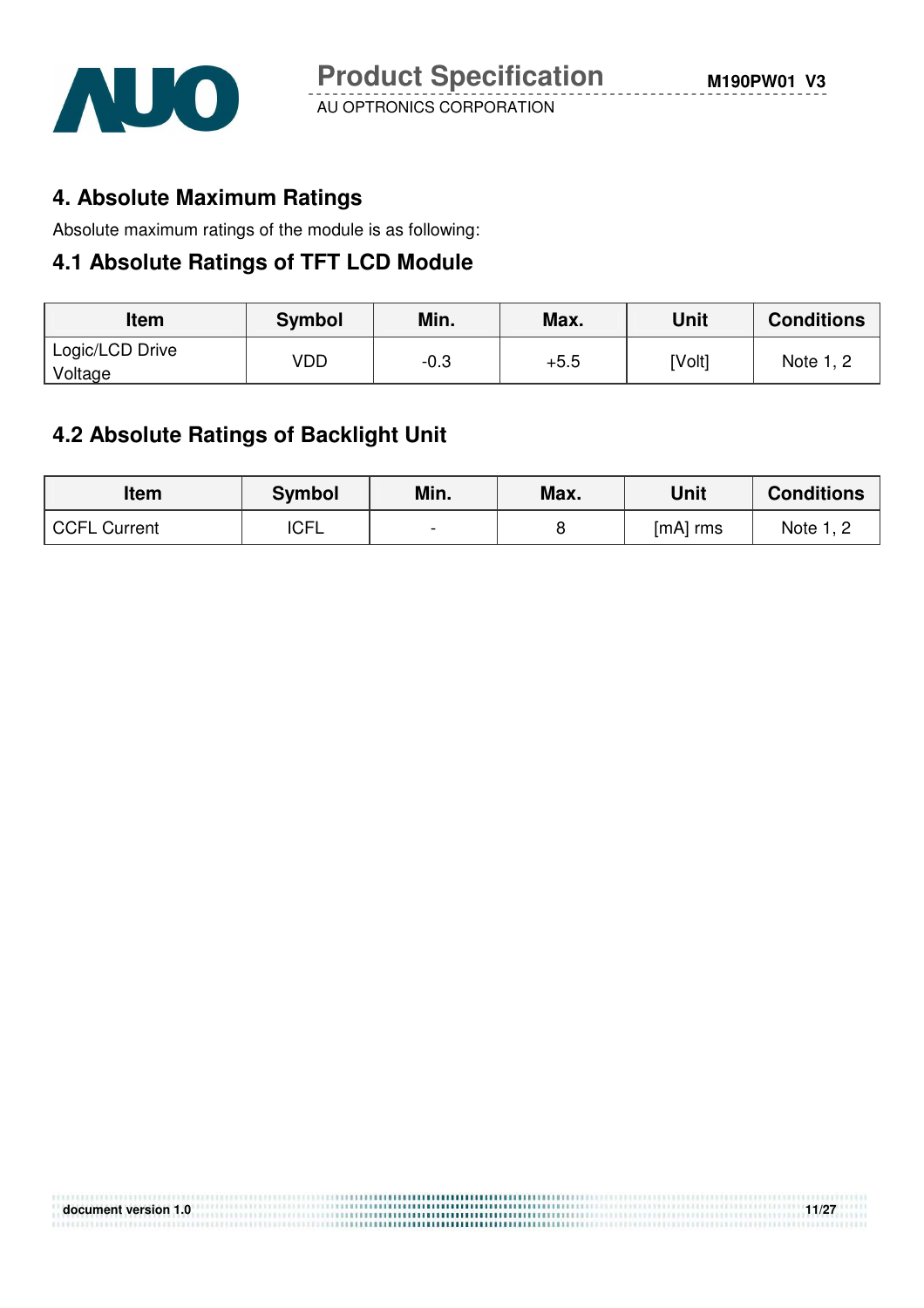**M190PW01 V3**



AU OPTRONICS CORPORATION

## **4.3 Absolute Ratings of Environment**

| <b>Item</b>                  | Symbol     | Min.  | Max.  | Unit                       | <b>Conditions</b> |
|------------------------------|------------|-------|-------|----------------------------|-------------------|
| <b>Operating Temperature</b> | <b>TOP</b> | 0     | $+50$ | $\mathop{\rm [^{\circ}Cl}$ |                   |
| <b>Operation Humidity</b>    | <b>HOP</b> | 5     | 90    | [%RH]                      | Note 3            |
| Storage Temperature          | <b>TST</b> | $-20$ | $+60$ | $\mathop{\rm [^{\circ}Cl}$ |                   |
| <b>Storage Humidity</b>      | <b>HST</b> | 5     | 90    | [%RH]                      |                   |

Note 1: With in Ta=  $25^{\circ}$ C

Note 2: Permanent damage to the device may occur if exceed maximum values

Note 3: For quality performance, please refer to AUO IIS (Incoming Inspection Standard).



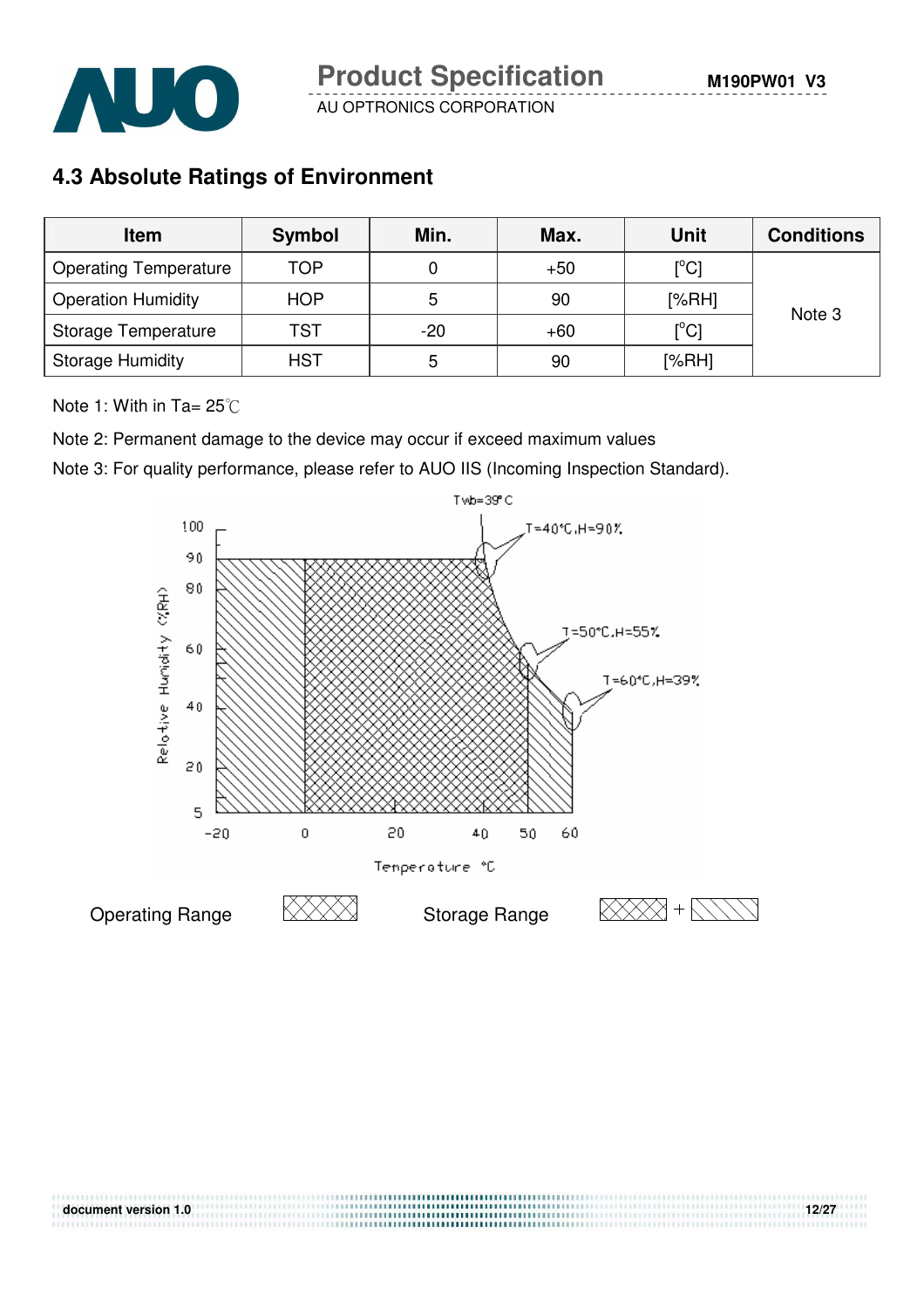

#### **5. Electrical characteristics**

#### **5.1 TFT LCD Module**

#### **5.1.1 Power Specification**

Input power specifications are as follows:

| <b>Symble</b> | <b>Parameter</b>                                   | Min.                     | Typ. | Max. | Unit        | <b>Condition</b>                                |
|---------------|----------------------------------------------------|--------------------------|------|------|-------------|-------------------------------------------------|
| <b>VDD</b>    | Logic/LCD Drive<br>Voltage                         | 4.5                      | 5.0  | 5.5  | [Volt]      |                                                 |
| <b>IDD</b>    | Input Current                                      | $\overline{\phantom{a}}$ | 0.8  | 1.2  | [A]         | VDD= 5.0V, All Black Pattern<br>At 75Hz         |
| <b>PDD</b>    | <b>VDD Power</b>                                   | $\overline{\phantom{a}}$ | 4.0  | 6.0  | [Watt]      | VDD= 5.0V, All Black Pattern<br>At 75Hz, Note 1 |
| <b>IRush</b>  | Inrush Current                                     |                          |      | 3    | [A]         | Note 2                                          |
| VDDrp         | Allowable logic/LCD<br><b>Drive Ripple Voltage</b> |                          |      | 200  | [mV]<br>p-p | VDD=5.0, All black pattern at<br>75Hz           |

Note 1: The variance of VDD power consumption is ±10%.

#### Note 2: Measurement conditions:

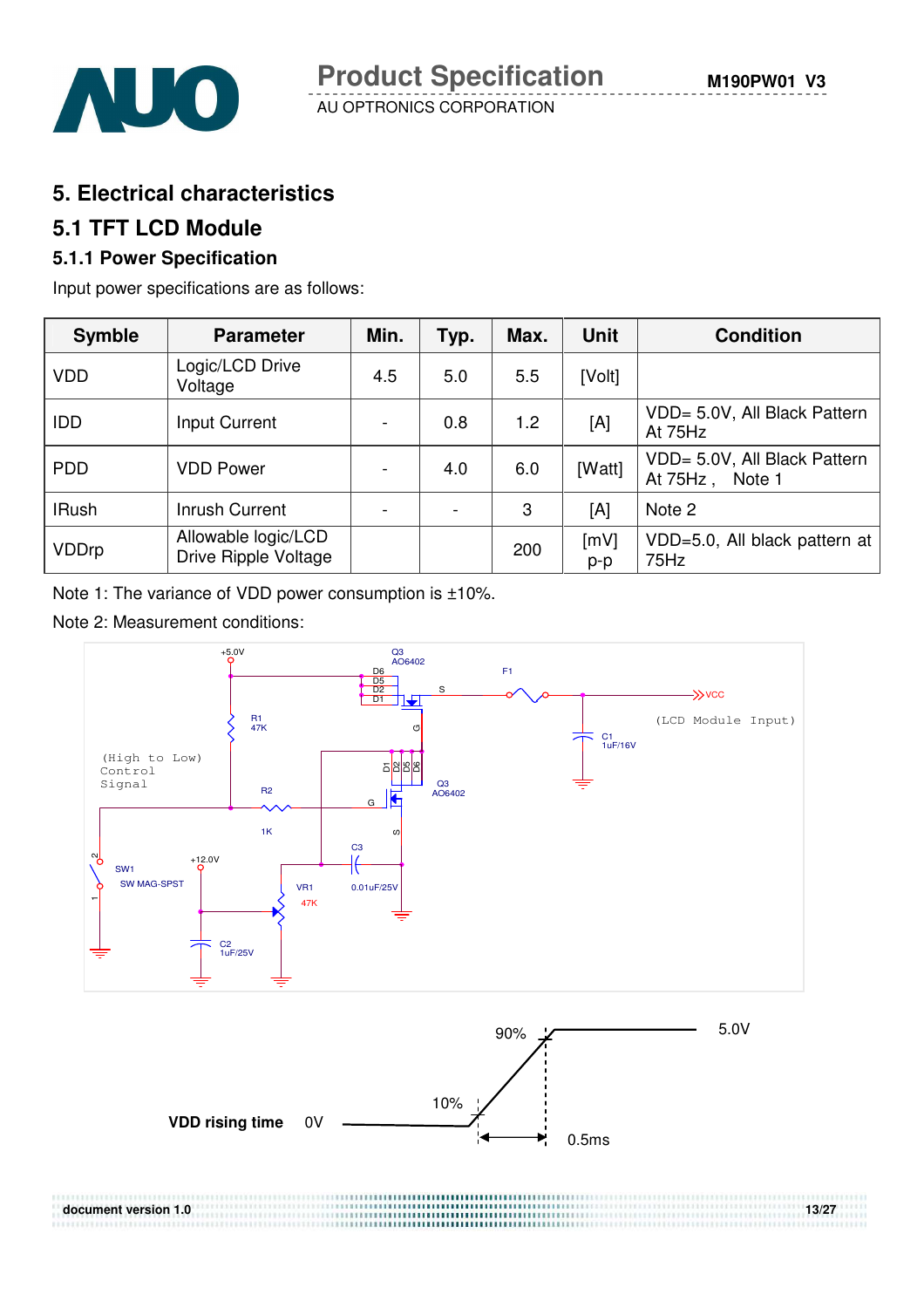

#### **5.1.2 Signal Electrical Characteristics**

Input signals shall be low or Hi-Z state when Vin is off It is recommended to refer the specifications of SN75LVDS82DGG (Texas Instruments) in detail.

Each signal characteristics are as follows;

| Symbol     | <b>Parameter</b>                             | Min    | Typ              | Max | <b>Units</b> | <b>Condition</b>      |             |
|------------|----------------------------------------------|--------|------------------|-----|--------------|-----------------------|-------------|
| <b>VTH</b> | Differential Input<br><b>High Threshold</b>  |        |                  | 100 | [mV]         | $VICM = 1.2V$         | <b>Note</b> |
| <b>VTL</b> | Differential Input<br>Low Threshold          | $-100$ |                  |     | [mV]         | $VICM = 1.2V$         | <b>Note</b> |
| <b>VID</b> | Input Differential<br>Voltage                | 100    | 400              | 600 | [mV]         |                       | <b>Note</b> |
| VICM       | Differential Input<br>Common Mode<br>Voltage | 1.0    | 1.2 <sub>2</sub> | 1.5 | [V]          | VTH/VTL = $\pm$ 100mV | <b>Note</b> |

**Note:** LVDS Signal Waveform



| document version 1.0 | 14/27 |
|----------------------|-------|
|                      |       |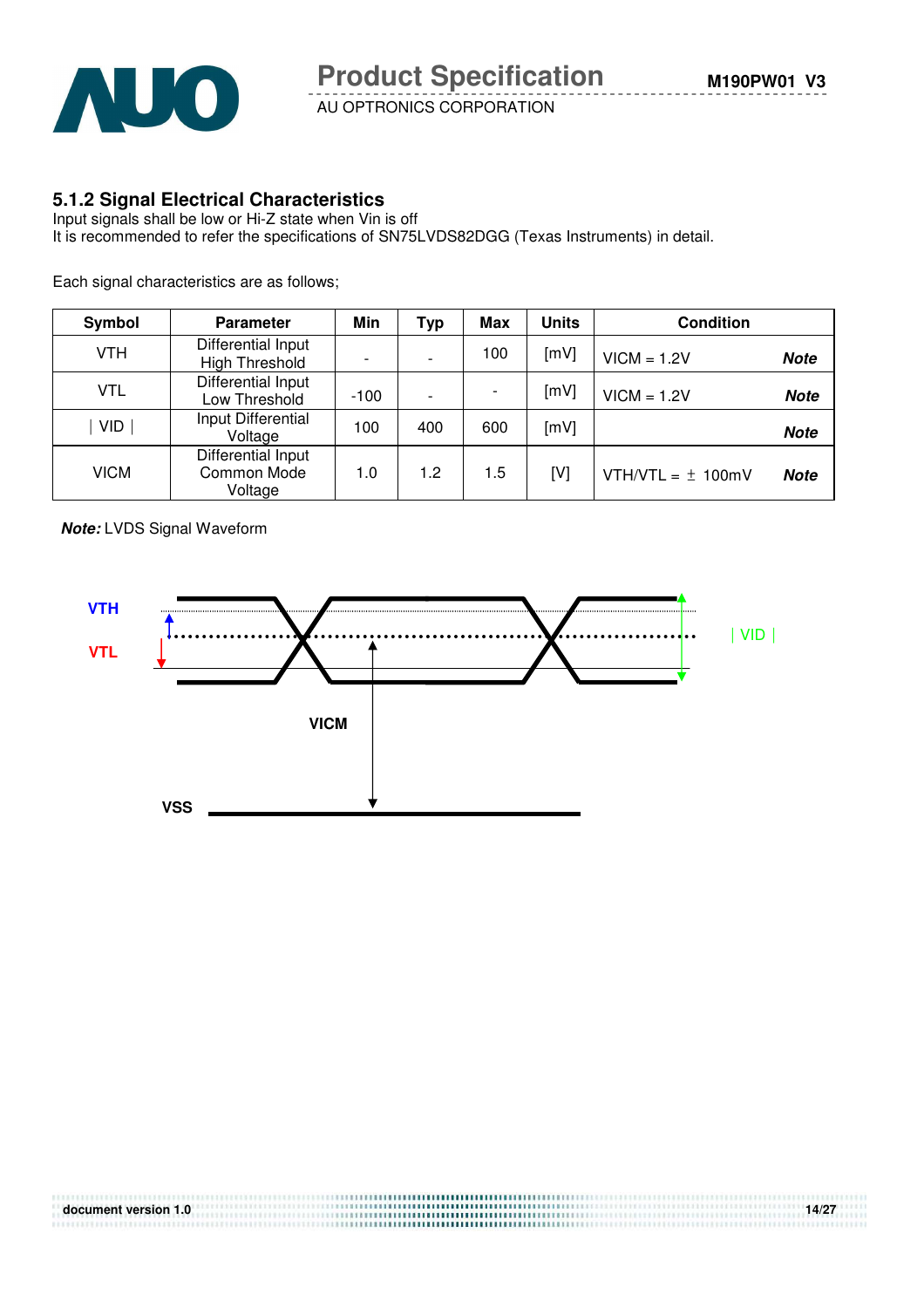

## **5.2 Backlight Unit**

Parameter guideline for CCFL Inverter is under stable conditions at 25 (Room Temperature):

| <b>Parameter</b>                         | Min.   | Typ.                | Max.  | <b>Unit</b> | <b>Condition</b> |
|------------------------------------------|--------|---------------------|-------|-------------|------------------|
| <b>CCFL Standard Current(ISCFL)</b>      | 6.0    | 6.5                 | 7.0   | $[mA]$ rms  | Note 2           |
| <b>CCFL Operation Current (IRCFL)</b>    | 3.0    | 6.5                 | 8.0   | $[mA]$ rms  | Note 2           |
| <b>CCFL Frequency(FCFL)</b>              | 40     | 50                  | 80    | [KHz]       | Note $3,4$       |
| CCFL Ignition Voltage (ViCFL, $Ta = 0$ ) | 1700   |                     |       | [Volt] rms  |                  |
| CCFL Ignition Voltage (ViCF, $Ta = 25$ ) | 1250   |                     |       | [Volt] rms  | Note 5           |
| <b>CCFL Operation Voltage (VCFL)</b>     |        | 771<br>$(Q\ 6.5mA)$ | 848   | [Volt] rms  | Note 6           |
| <b>CCFL Power Consumption(PCFL)</b>      |        | 20.04               | 22.04 | [Watt]      | Note 6           |
| <b>CCFL Life Time(LTCFL)</b>             | 40,000 | 50,000              |       | [Hour]      | Note 7           |

Note 1: Typ. are AUO recommended design points.

- \*1 All of characteristics listed are measured under the condition using the AUO test inverter.
- \*2 In case of using an inverter other than listed, it is recommended to check the inverter carefully. Sometimes, interfering noise stripes appear on the screen, and substandard luminance or flicker at low power may happen.
- \*3 In designing an inverter, it is suggested to check safety circuit very carefully. Impedance of CCFL, for instance, becomes more than 1 [M ohm] when CCFL is damaged.
- \*4 Generally, CCFL has some amount of delay time after applying kick-off voltage. It is recommended to keep on applying kick-off voltage for 1 [Sec] until discharge.
- \*5 Reducing CCFL current increases CCFL discharge voltage and generally increases CCFL discharge frequency. So all the parameters of an inverter should be carefully designed so as not to produce too much leakage current from high-voltage output of the inverter.
- Note 2: It should be employed the inverter which has "Duty Dimming", if IRCFL is less than 3mA.
- Note 3: CCFL discharge frequency should be carefully determined to avoid interference between inverter and TFT LCD.
- Note 4: The frequency range will not affect to lamp life and reliability characteristics.
- Note 5: CCFL inverter should be able to give out a power that has a generating capacity of over 1,700 voltage. Lamp units need 1,700 voltage minimum for ignition.
- Note 6: The variance of CCFL power consumption is  $\pm 10$ %. Calculator value for reference (ISCFL  $\times$  VCFL  $\times$  $4 = PCFL$
- Note 7: Definition of life: brightness becomes 50%. The typical life time of CCFL is under the condition at 6.5 mA lamp current.

| document version 1.0 | 15/27 |
|----------------------|-------|
|                      |       |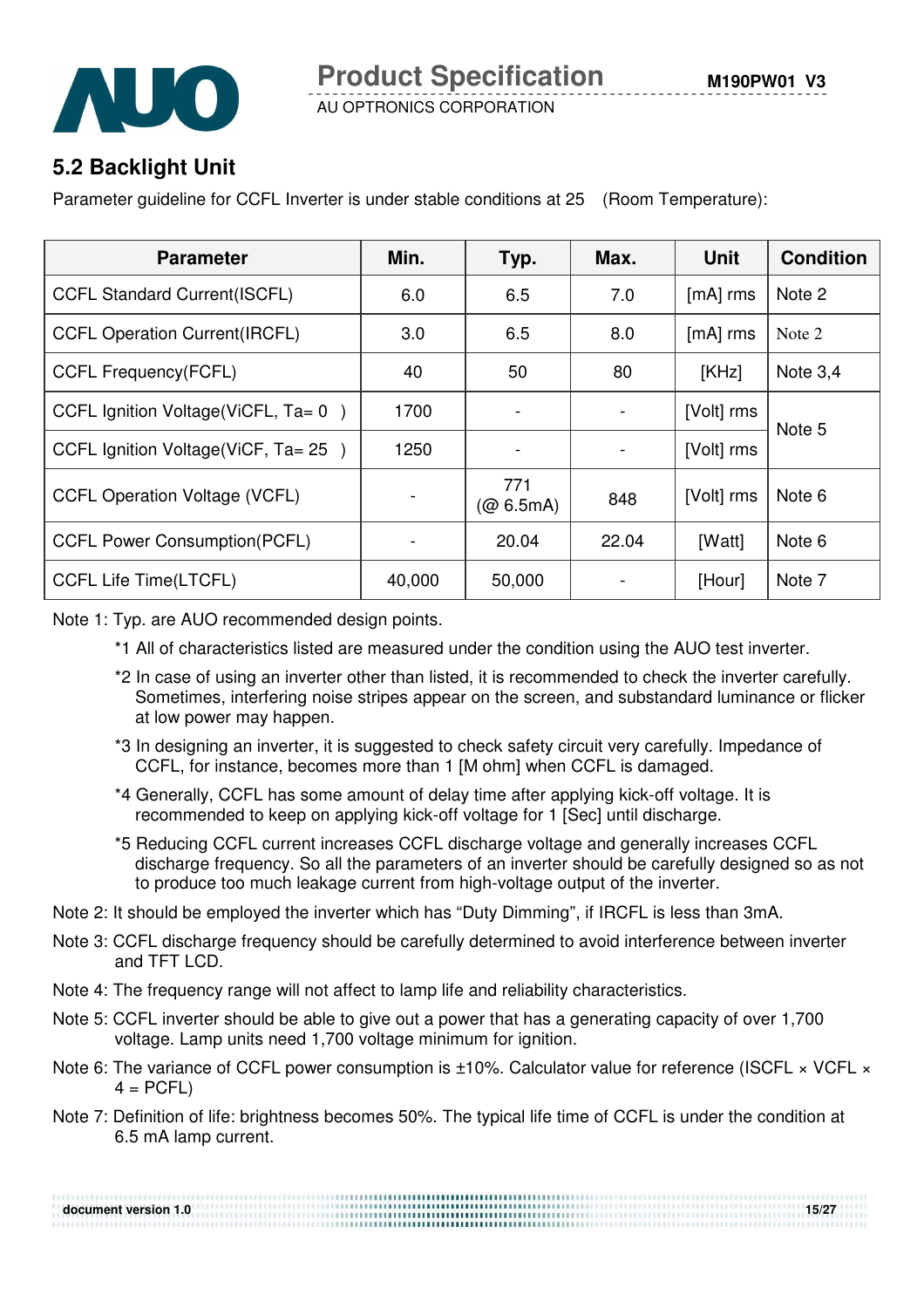

**M190PW01 V3**

AU OPTRONICS CORPORATION

## **6. Signal Characteristic**

#### **6.1 Pixel Format Image**

Following figure shows the relationship of the input signals and LCD pixel format.

|          |   | 1 |           |   | $\overline{2}$ |           |  |  |  |  |  |   |  | 1439 1440 |   |
|----------|---|---|-----------|---|----------------|-----------|--|--|--|--|--|---|--|-----------|---|
| 1st Line | R |   | G B R G B |   |                |           |  |  |  |  |  | R |  | G B R G B |   |
|          |   |   |           |   |                |           |  |  |  |  |  |   |  |           |   |
|          |   |   |           |   |                |           |  |  |  |  |  |   |  |           |   |
|          |   |   |           |   |                |           |  |  |  |  |  |   |  |           |   |
|          |   |   |           |   |                |           |  |  |  |  |  |   |  |           |   |
|          |   |   |           |   |                |           |  |  |  |  |  |   |  |           |   |
|          |   |   |           |   |                |           |  |  |  |  |  |   |  |           |   |
| 900 Line | R |   | G B       | R | $\mathsf{G}$   | $\vert$ B |  |  |  |  |  | R |  | G B R G   | B |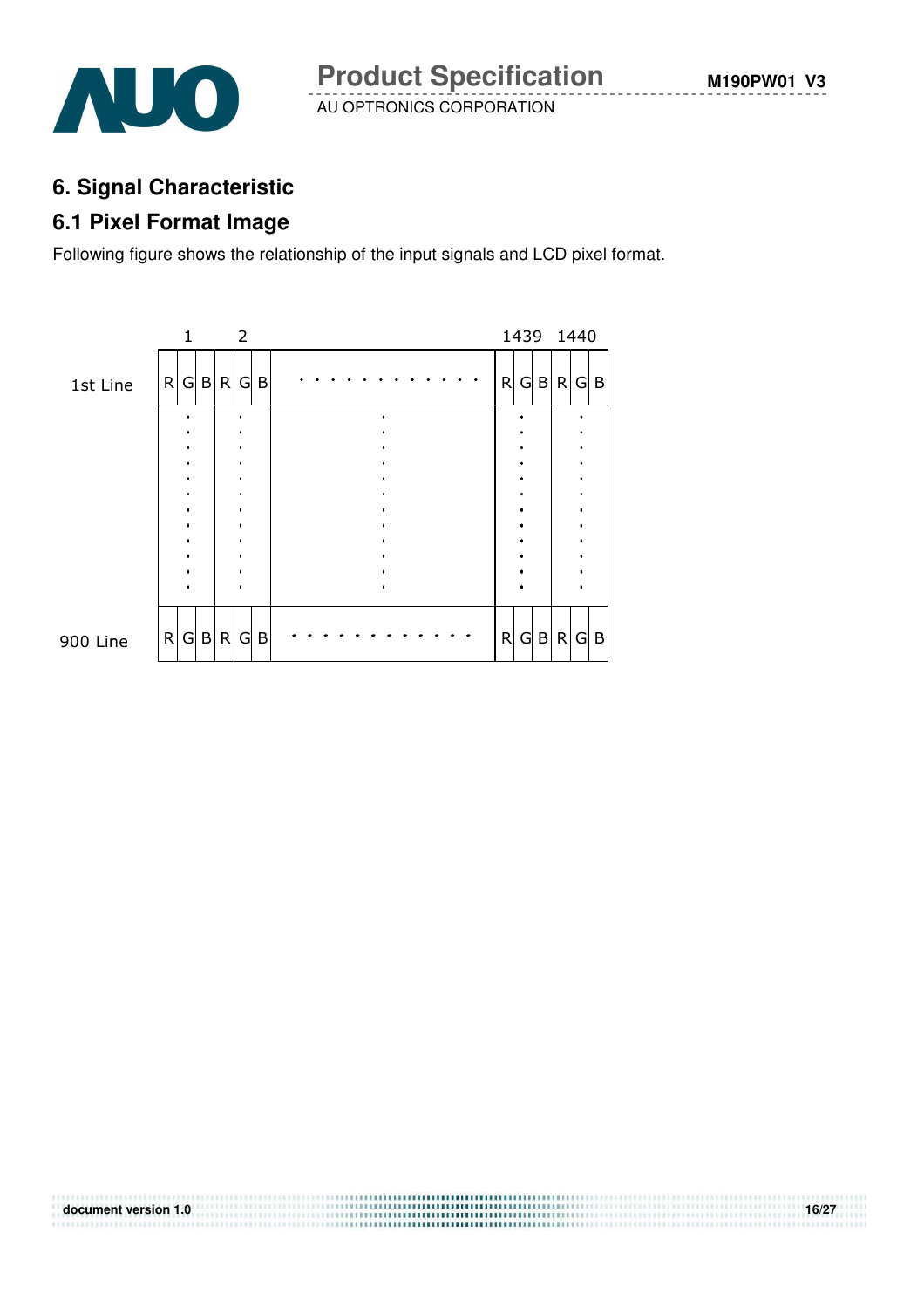

#### **6.2 The Input Data Format**



Note1: Normally, DE, VS, HS on EVEN channel are not used. Note2: 8-bits signal input.

| document version 1.0 | 17/27 |
|----------------------|-------|
|                      |       |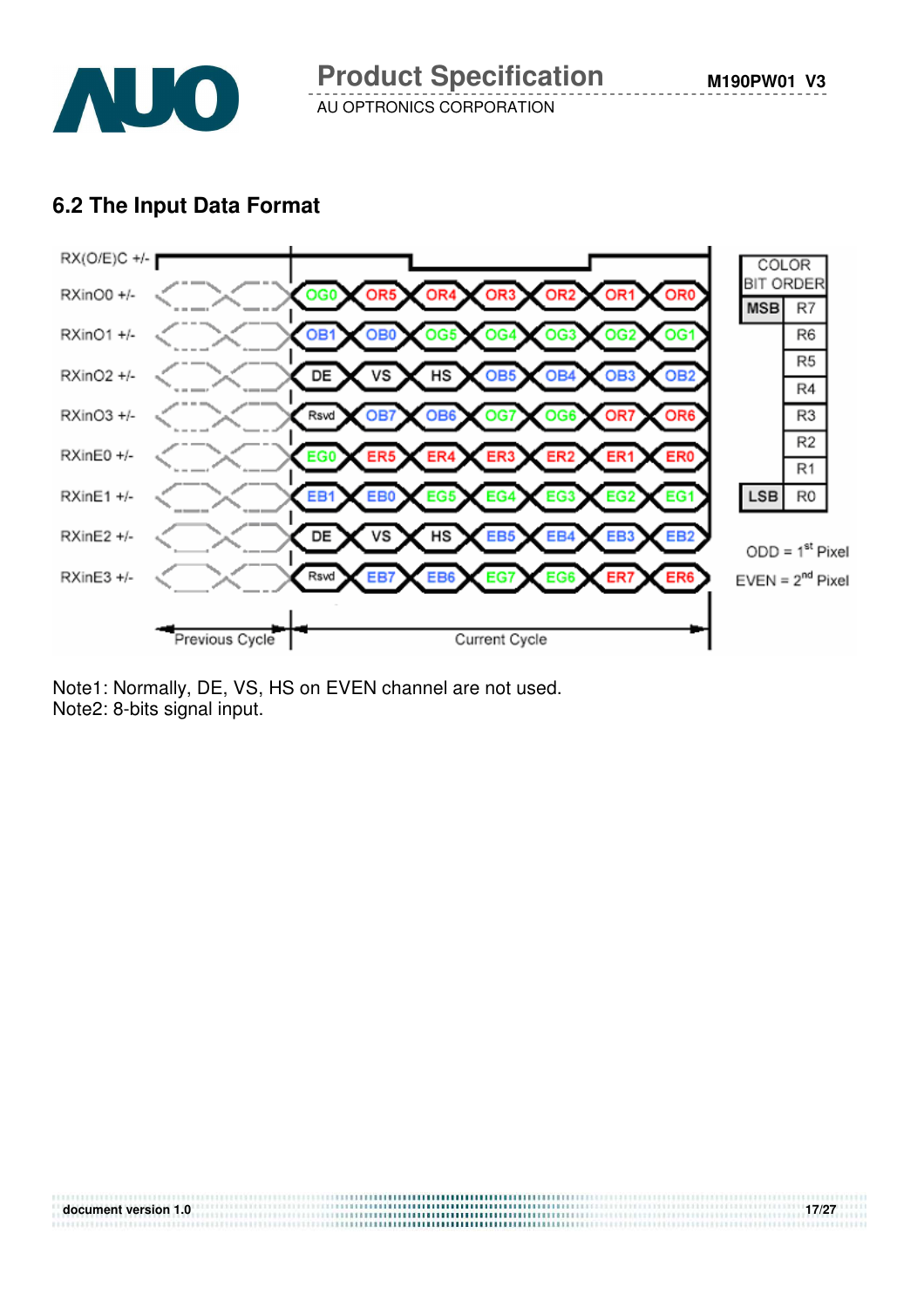

## **6.3 Signal Description**

The module using a pair of LVDS receiver SN75LVDS82(Texas Instruments) or compatible. LVDS is a differential signal technology for LCD interface and high speed data transfer device. Transmitter shall be SN75LVDS83(negative edge sampling) or compatible**.** The first LVDS port(RxOxxx) transmits odd pixels while the second LVDS port(RxExxx) transmits even pixels.

|                | <b>PIN # SIGNAL NAME</b> | <b>DESCRIPTION</b>                                                       |
|----------------|--------------------------|--------------------------------------------------------------------------|
| 1              | RxOIN0-                  | Negative LVDS differential data input (Odd data)                         |
| $\overline{c}$ | RxOIN0+                  | Positive LVDS differential data input (Odd data)                         |
| 3              | RxOIN1-                  | Negative LVDS differential data input (Odd data)                         |
| 4              | RxOIN1+                  | Positive LVDS differential data input (Odd data)                         |
| 5              | RxOIN2-                  | Negative LVDS differential data input (Odd data, H-Sync, V-Sync, DSPTMG) |
| 6              | RxOIN2+                  | Positive LVDS differential data input (Odd data, H-Sync, V-Sync, DSPTMG) |
| 7              | <b>GND</b>               | Power Ground                                                             |
| 8              | RxOCLKIN-                | Negative LVDS differential clock input (Odd clock)                       |
| 9              | RxOCLKIN+                | Positive LVDS differential clock input (Odd clock)                       |
| 10             | RxOIN3-                  | Negative LVDS differential data input (Odd data)                         |
| 11             | RxOIN3+                  | Positive LVDS differential data input (Odd data)                         |
| 12             | RxEIN0-                  | Negative LVDS differential data input (Even data)                        |
| 13             | RxEIN0+                  | Positive LVDS differential data input (Even data)                        |
| 14             | <b>GND</b>               | Power Ground                                                             |
| 15             | RxEIN1-                  | Negative LVDS differential data input (Even data)                        |
| 16             | RxEIN1+                  | Positive LVDS differential data input (Even data)                        |
| 17             | <b>GND</b>               | Power Ground                                                             |
| 18             | RxEIN2-                  | Negative LVDS differential data input (Even data)                        |
| 19             | RxEIN2+                  | Positive LVDS differential data input (Even data)                        |
| 20             | RxECLKIN-                | Negative LVDS differential clock input (Even clock)                      |
| 21             | RxECLKIN+                | Positive LVDS differential clock input (Even clock)                      |
| 22             | RxEIN3-                  | Negative LVDS differential data input (Even data)                        |
| 23             | RxEIN3+                  | Positive LVDS differential data input (Even data)                        |
| 24             | <b>GND</b>               | Power Ground                                                             |
| 25             | <b>NC</b>                | No contact (For AUO test only)                                           |
| 26             | <b>NC</b>                | No contact (For AUO test only)                                           |
| 27             | <b>NC</b>                | No contact (For AUO test only)                                           |
| 28             | <b>VCC</b>               | +5.0V Power Supply                                                       |
| 29             | <b>VCC</b>               | +5.0V Power Supply                                                       |
| 30             | <b>VCC</b>               | +5.0V Power Supply                                                       |

**document version 1.0** 18/27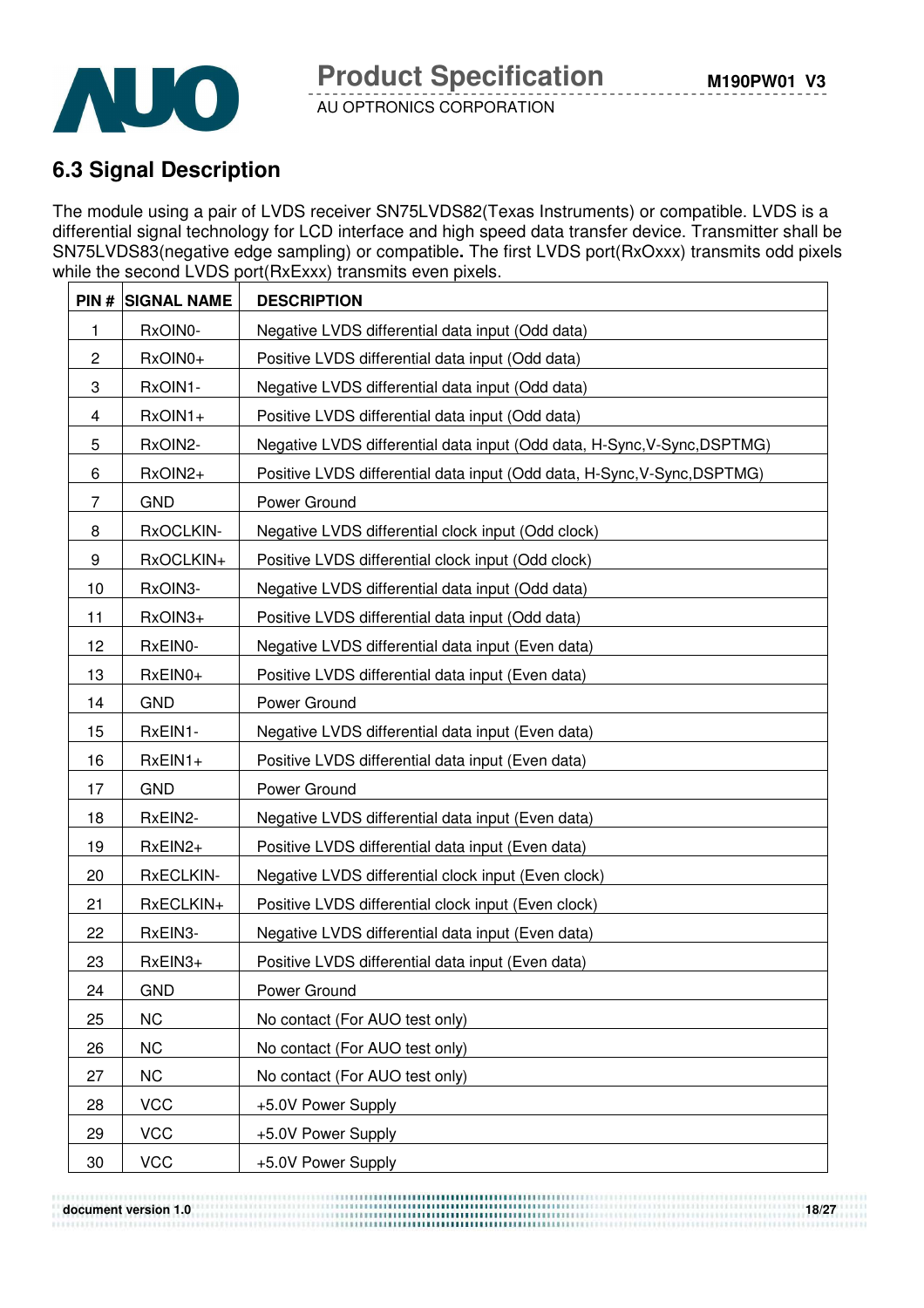

Note1: Start from left side



Note2: Input signals of odd and even clock shall be the same timing. Note3: Please follow PSWG.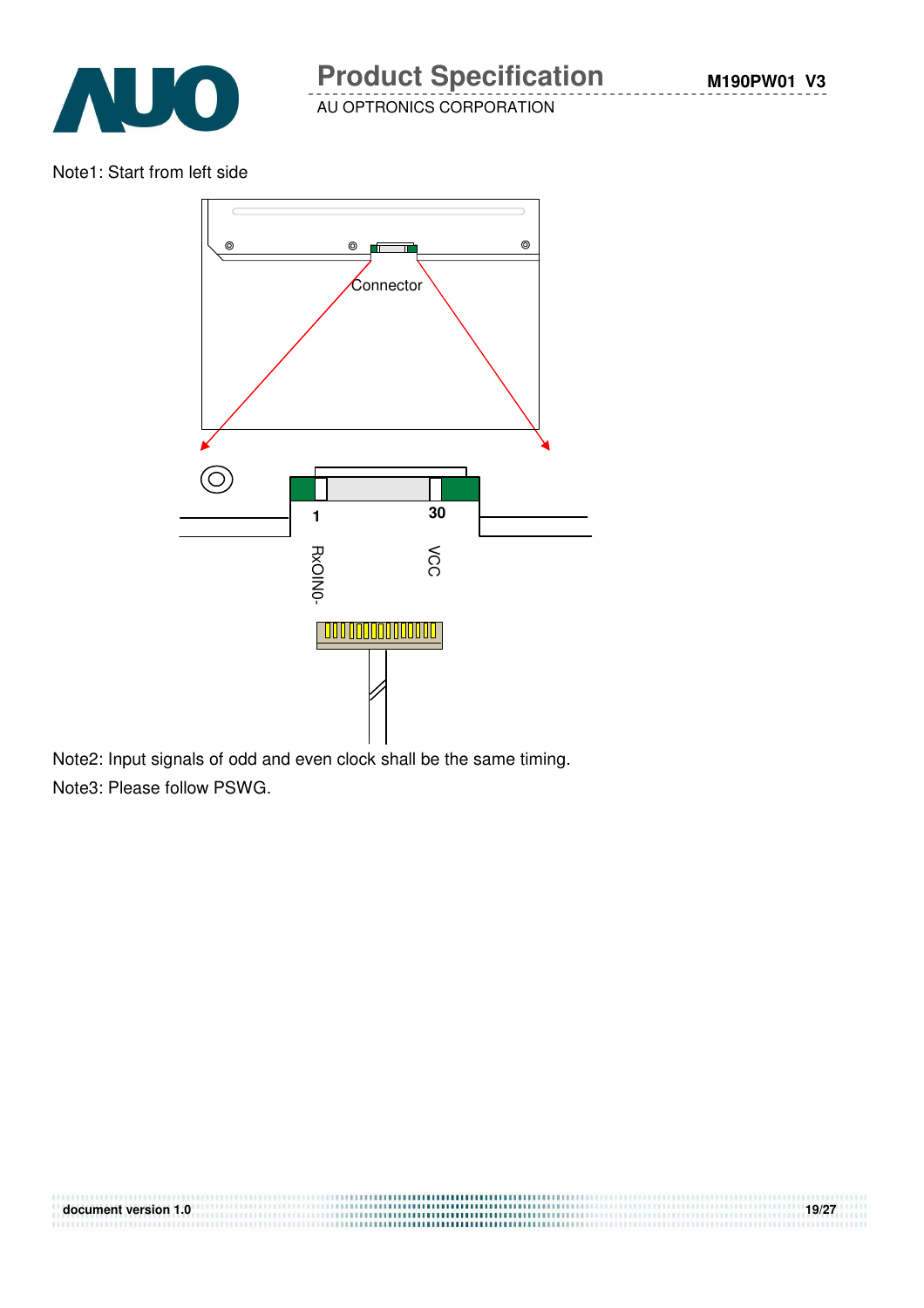**M190PW01 V3**



AU OPTRONICS CORPORATION

## **6.4 Interface Timing**

#### **6.4.1 Timing Characteristics**

| <b>Signal</b> | <b>Item</b>     | Symbol                   | Min  | <b>Typ</b> | <b>Max</b> | <b>Unit</b> |
|---------------|-----------------|--------------------------|------|------------|------------|-------------|
|               | Period          | Tv                       | 908  | 916        | 2048       | Th          |
| Vertical      | Active          | Tdisp(v)                 | 900  | 900        | 900        | Th          |
| Section       | <b>Blanking</b> | $Tbp(v) + Tfp(v) + PWvs$ |      | 16         | 1148       | Th          |
|               | Period          | Th                       | 770  | 864        | 2048       | <b>Tclk</b> |
| Horizontal    | Active          | Tdisp(h)                 | 720  | 720        | 720        | Tclk        |
| Section       | <b>Blanking</b> | $Tbp(h) + Tfp(h) + PWhs$ | 50   | 144        | 1328       | <b>Tclk</b> |
|               | Period          | Tclk                     | 22.2 | 21.1       | 15.4       | ns          |
| <b>Clock</b>  | Frequency       | Freq                     | 45   | 47.5       | 64         | MHz         |
| Frame rate    | Frame rate      | F                        | 55   | 60         | 76         | Hz          |

Note : DE mode only

| document version 1.0 | 20/27 |
|----------------------|-------|
|                      |       |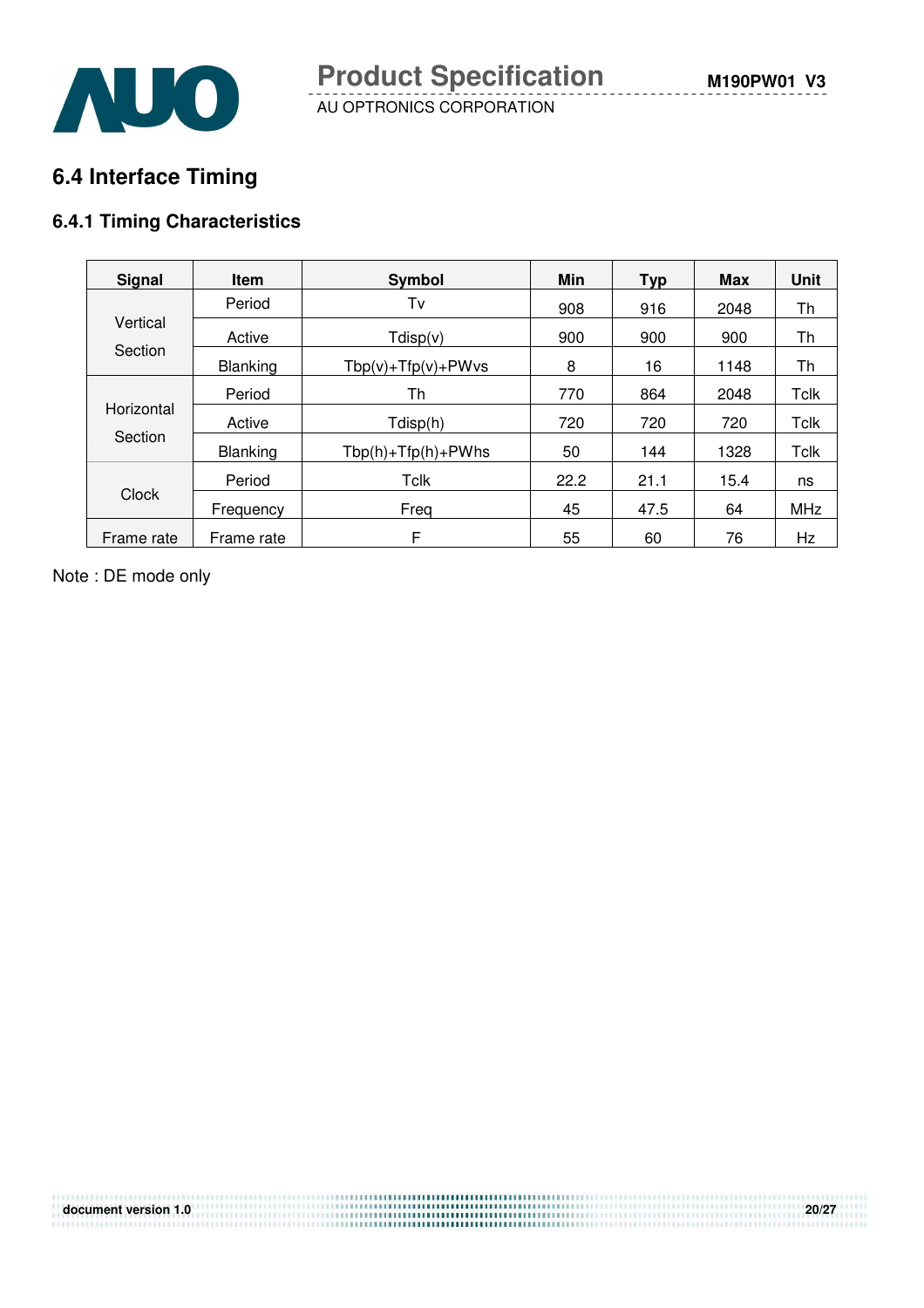

**Product Specification Product Specification** AU OPTRONICS CORPORATION AU OPTRONICS CORPORATION  $\mathbf{I}$ 

# **6.4.2 Timing Digram**  6.4.2 Timing Digram



**document version 1.0 21/27**  

document version 1.0

21/27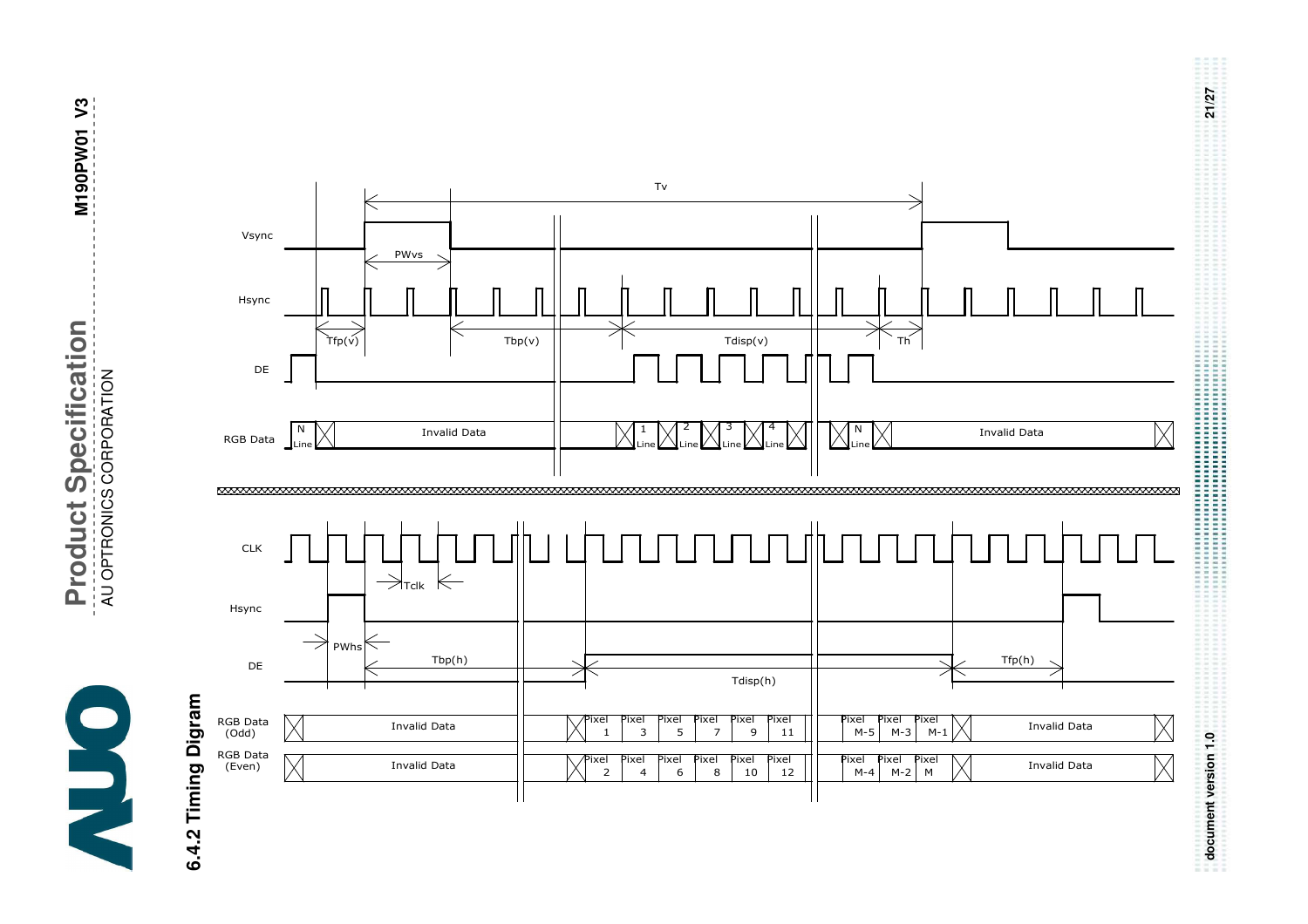

#### **6.5 Power ON/OFF Sequence**

VDD power and lamp on/off sequence is as follows. Interface signals are also shown in the chart. Signals from any system shall be Hi-Z state or low level when VDD is off.



#### **Power Sequence Timing**

| <b>Parameter</b> |      | <b>Value</b>                 | <b>Unit</b>    |      |
|------------------|------|------------------------------|----------------|------|
|                  | Min. | Typ.                         | Max.           |      |
| T1               | 0.5  | $\overline{\phantom{a}}$     | 10             | [ms] |
| T <sub>2</sub>   | 0    | 40                           | 50             | [ms] |
| T <sub>3</sub>   | 200  | -                            | $\blacksquare$ | [ms] |
| T4               | 200  | $\qquad \qquad \blacksquare$ | ۰.             | [ms] |
| T <sub>5</sub>   | 0.5  | 16                           | 50             | [ms] |
| T6               |      | -                            | 100            | [ms] |
| T7               | 1000 |                              |                | [ms] |

.....................................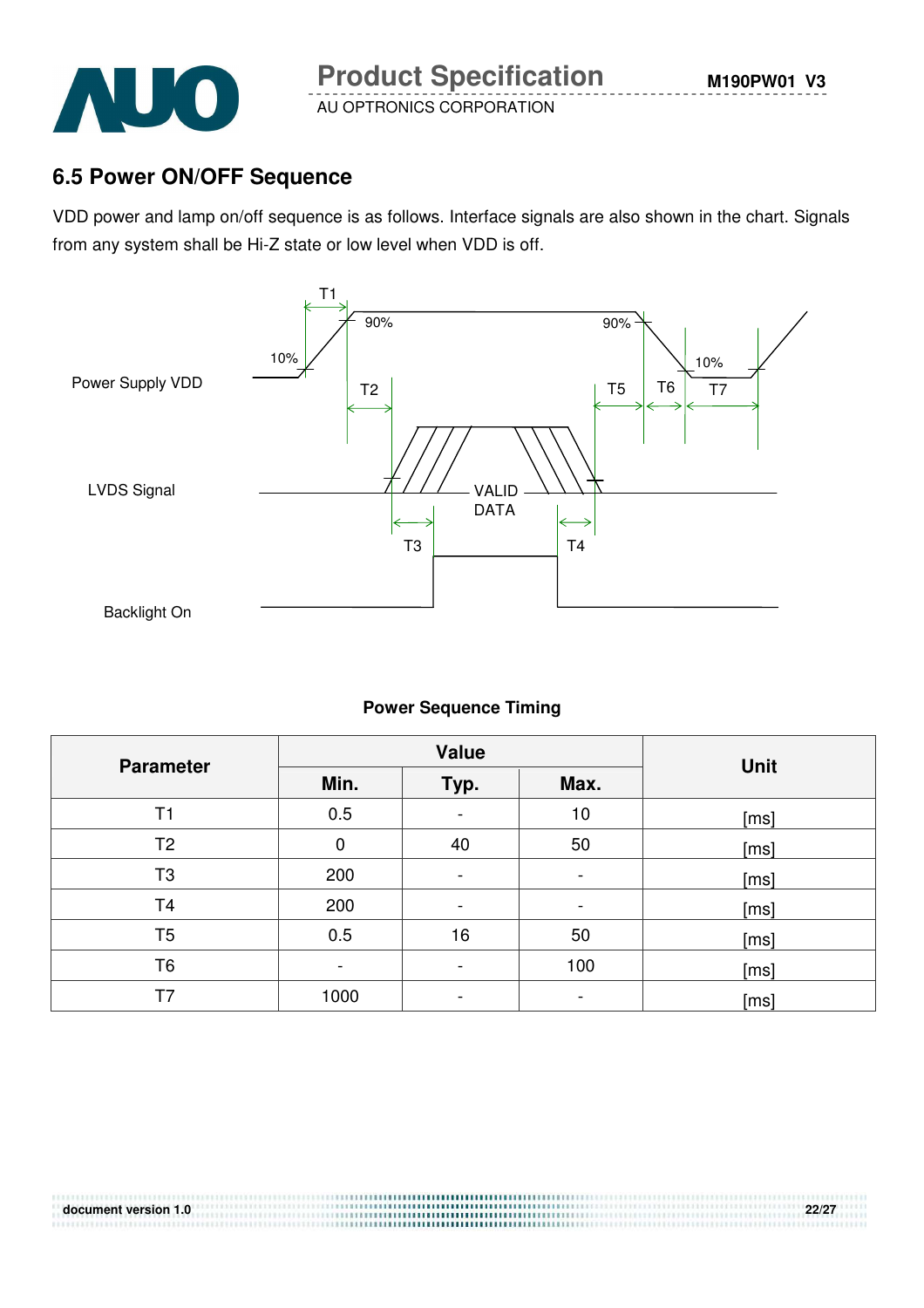

## **7. Connector & Pin Assignment**

Physical interface is described as for the connector on module.These connectors are capable of accommodating the following signals and will be following components.

## **7.1 TFT LCD Module**

#### **7.1.1 Connector**

| Connector Name / Designation      | Interface Connector / Interface card                                  |
|-----------------------------------|-----------------------------------------------------------------------|
| Manufacturer                      | JAE or compatible                                                     |
| Type Part Number                  | FI-XB30SSL-HF15                                                       |
| <b>Mating Housing Part Number</b> | FI-X30HL-T (Locked Type)<br>FI-X30S-H ( Unlocked Type ) or equivalent |

#### **7.1.2 Pin Assignment**

| Pin#             | <b>Signal Name</b> | Pin#            | <b>Signal Name</b> |
|------------------|--------------------|-----------------|--------------------|
| 1                | RxOIN0-            | $\overline{c}$  | RxOIN0+            |
| 3                | RxOIN1-            | $\overline{4}$  | $RxOIN1+$          |
| 5                | RxOIN2-            | 6               | RxOIN2+            |
| $\overline{7}$   | <b>GND</b>         | 8               | RxOCLKIN-          |
| 9                | RxOCLKIN+          | 10              | RxOIN3-            |
| 11               | RxOIN3+            | 12 <sub>2</sub> | RxEIN0-            |
| 13               | $RxEINO+$          | 14              | <b>GND</b>         |
| 15 <sub>15</sub> | RxEIN1-            | 16              | $RxEIN1+$          |
| 17               | <b>GND</b>         | 18              | RxEIN2-            |
| 19               | $RxEIN2+$          | 20              | <b>RxECLKIN-</b>   |
| 21               | RxECLKIN+          | 22              | RxEIN3-            |
| 23               | RxEIN3+            | 24              | <b>GND</b>         |
| 25               | <b>NC</b>          | 26              | <b>NC</b>          |
| 27               | <b>NC</b>          | 28              | <b>VCC</b>         |
| 29               | <b>VCC</b>         | 30              | <b>VCC</b>         |

#### **document version 1.0 23/27**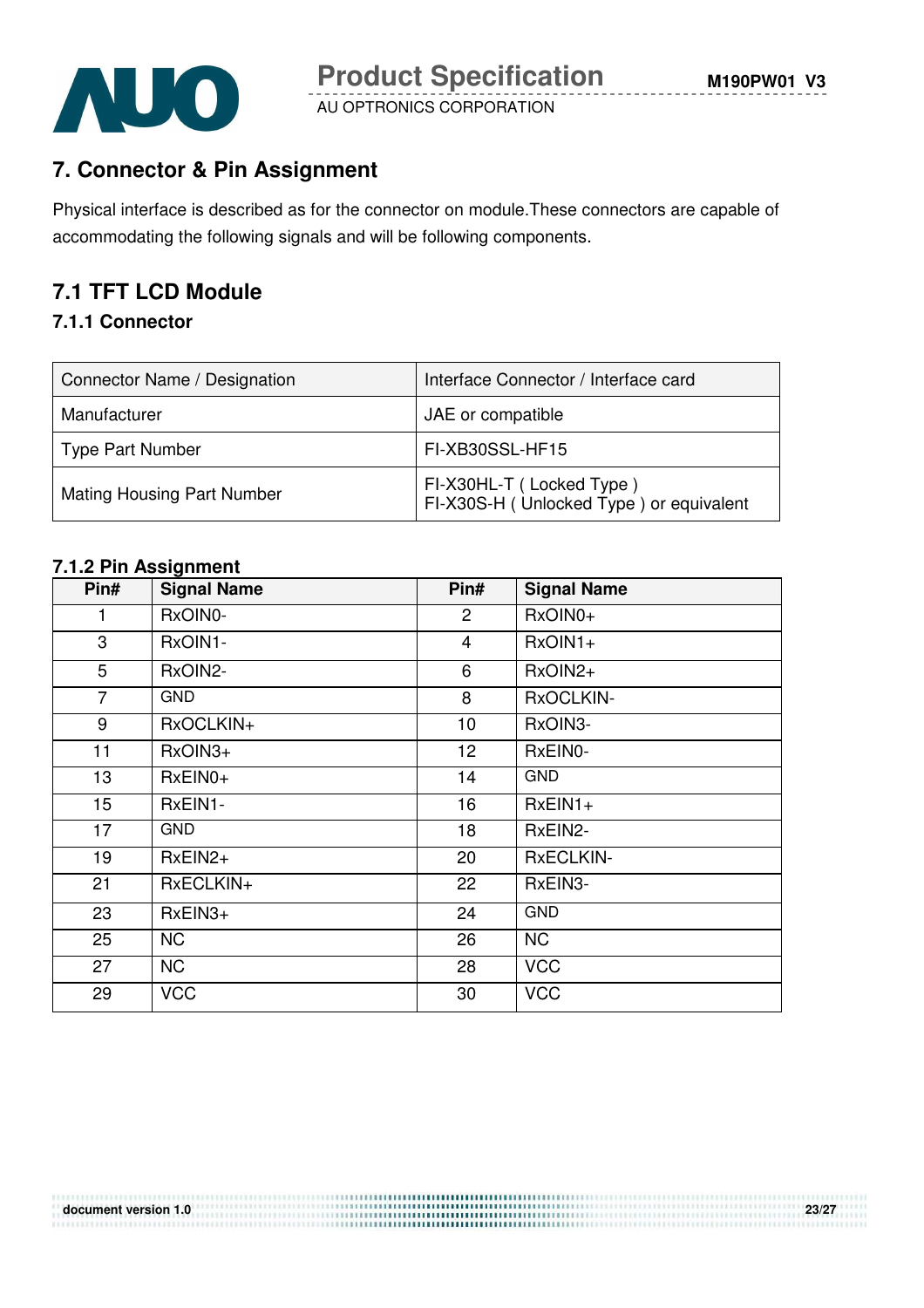

## **7.2 Backlight Unit**

Physical interface is described as for the connector on module. These connectors are capable of accommodating the following signals and will be following components.

| Connector Name / Designation | Lamp Connector / Backlight lamp |
|------------------------------|---------------------------------|
| Manufacturer                 | YEON HO                         |
| Type Part Number             | 35001HS-02L                     |
| Mating Type Part Number      | 35001WR-02LP or equivalent      |

#### **7.2.1 Signal for Lamp connector**

|       | Connector No.   | Pin No. | Input             | Color        | Function              |
|-------|-----------------|---------|-------------------|--------------|-----------------------|
| Upper | CN1             |         | Hot1              | <b>Blue</b>  | High Voltage (Lamp 1) |
|       |                 |         | Cold1             | <b>Black</b> | Low Voltage (Lamp 1)  |
|       | CN <sub>2</sub> |         | Hot <sub>2</sub>  | Pink         | High Voltage (Lamp 2) |
|       |                 |         | Cold <sub>2</sub> | White        | Low Voltage (Lamp 2)  |

|       | Connector No.   | Pin No. | Input            | Color        | Function              |
|-------|-----------------|---------|------------------|--------------|-----------------------|
|       | CN3             |         | Hot1             | Blue         | High Voltage (Lamp 3) |
| Lower |                 |         | Cold1            | <b>Black</b> | Low Voltage (Lamp 3)  |
|       | CN <sub>4</sub> |         | Hot <sub>2</sub> | Pink         | High Voltage (Lamp 4) |
|       |                 |         | Cold2            | White        | Low Voltage (Lamp 4)  |

.....................................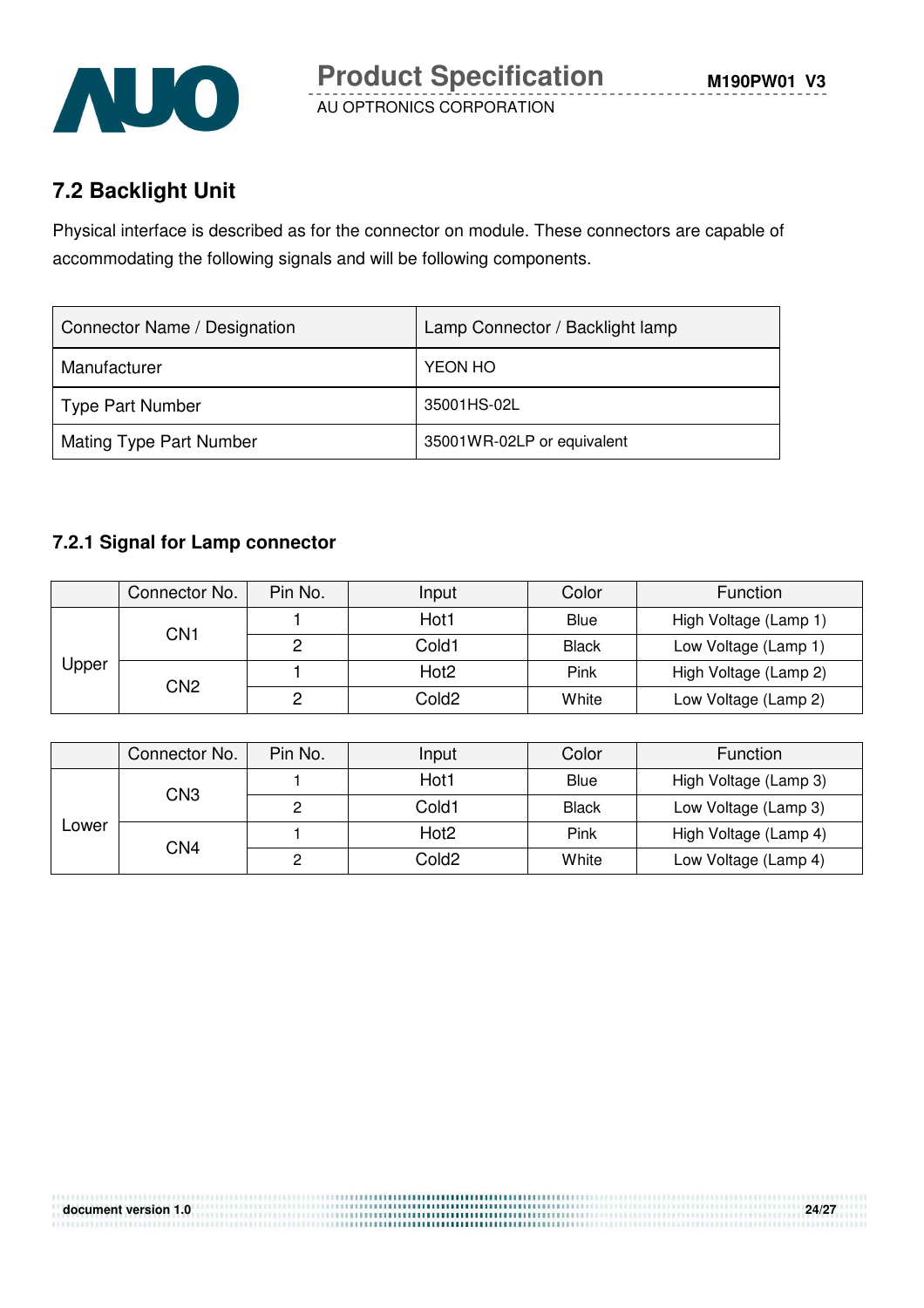**8. Reliability Test** 

Environment test conditions are listed as following table.

| <b>Items</b>                             | <b>Required Condition</b>                                                                                                      | <b>Note</b>    |
|------------------------------------------|--------------------------------------------------------------------------------------------------------------------------------|----------------|
| Temperature Humidity Bias (THB)          | Ta= 50, 80%RH, 300hours                                                                                                        |                |
| High Temperature Operation (HTO)         | Ta= 50, 50%RH, 300 hours                                                                                                       |                |
| Low Temperature Operation (LTO)          | $Ta = 0$ , 300 hours                                                                                                           |                |
| High Temperature Storage (HTS)           | $Ta = 60$ , 300 hours                                                                                                          |                |
| Low Temperature Storage (LTS)            | Ta= $-20$ , 300 hours                                                                                                          |                |
| <b>Vibration Test</b><br>(Non-operation) | Acceleration: 1.5 G<br>Wave: Random<br>Frequency: 10 - 200 - 10 Hz<br>Sweep: 30 Minutes each Axis (X, Y, Z)                    |                |
| <b>Shock Test</b><br>(Non-operation)     | Acceleration: 50 G<br>Wave: Half-sine<br>Active Time: 20 ms<br>Direction: $\pm X$ , $\pm Y$ , $\pm Z$ (one time for each Axis) |                |
| Drop Test                                | Height: 60 cm, package test                                                                                                    |                |
| Thermal Shock Test (TST)                 | -20 /30min, 60 /30min, 100 cycles                                                                                              | 1              |
| On/Off Test                              | On/10sec, Off/10sec, 30,000 cycles                                                                                             |                |
| ESD (Electro Static Discharge)           | Contact Discharge: ± 8KV, 150pF(330Ω) 1sec,<br>8 points, 25 times/ point.                                                      | $\overline{2}$ |
|                                          | Air Discharge: $\pm$ 15KV, 150pF(330 $\Omega$ ) 1sec<br>8 points, 25 times/ point.                                             |                |
| <b>Altitude Test</b>                     | Operation:10,000 ft<br>Non-Operation:30,000 ft                                                                                 |                |

- Note 1: The TFT-LCD module will not sustain damage after being subjected to 100 cycles of rapid temperature change. A cycle of rapid temperature change consists of varying the temperature from  $-20^{\circ}$  to 60 $^{\circ}$ C, and back again. Power is not applied during the test. After temperature cycling, the unit is placed in normal room ambient for at least 4 hours before power on.
- Note 2: According to EN61000-4-2 , ESD class B: Some performance degradation allowed. No data lost. Self-recoverable. No hardware failures.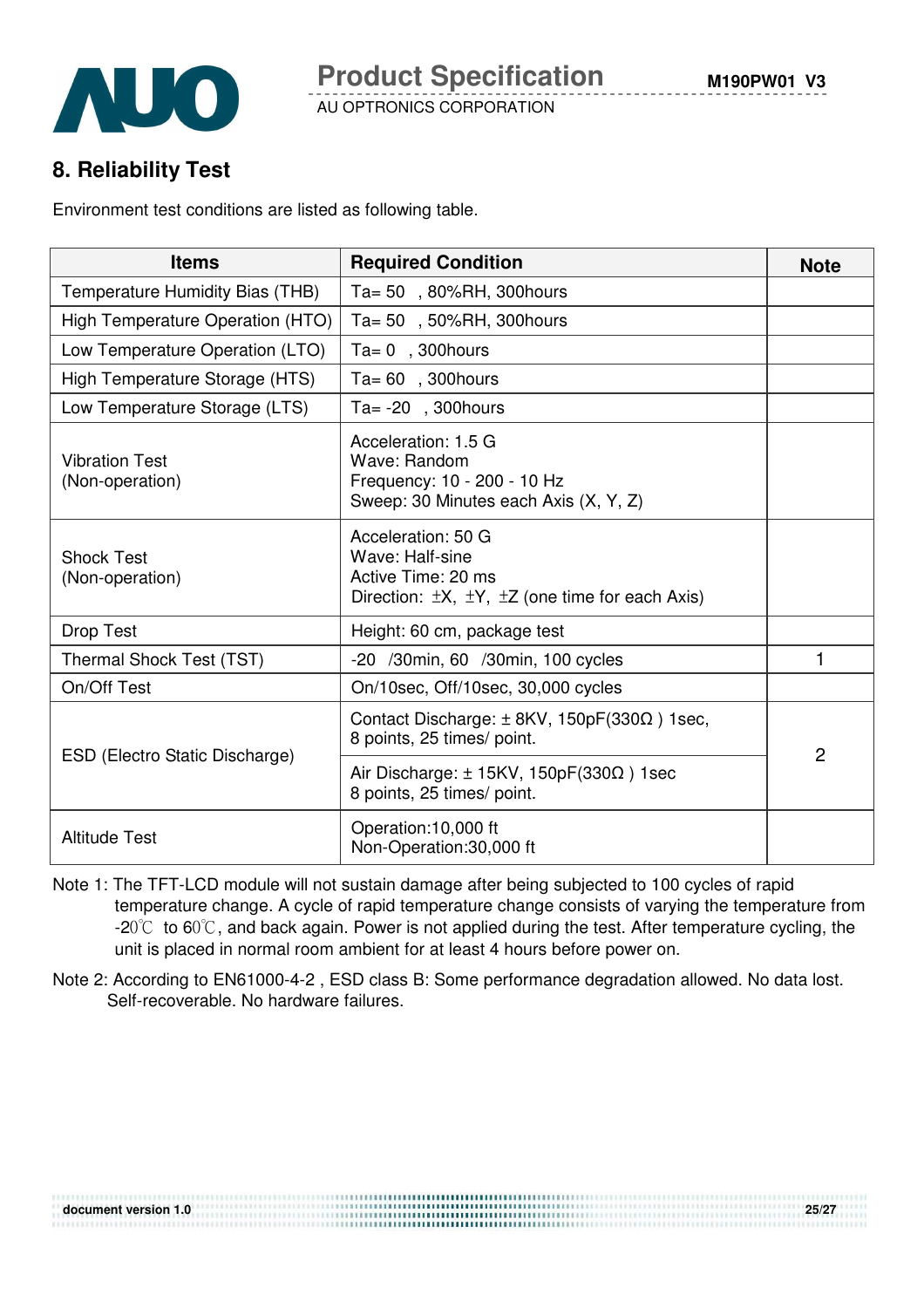

## **9. Shipping Label**

The shipping label format is shown as below.